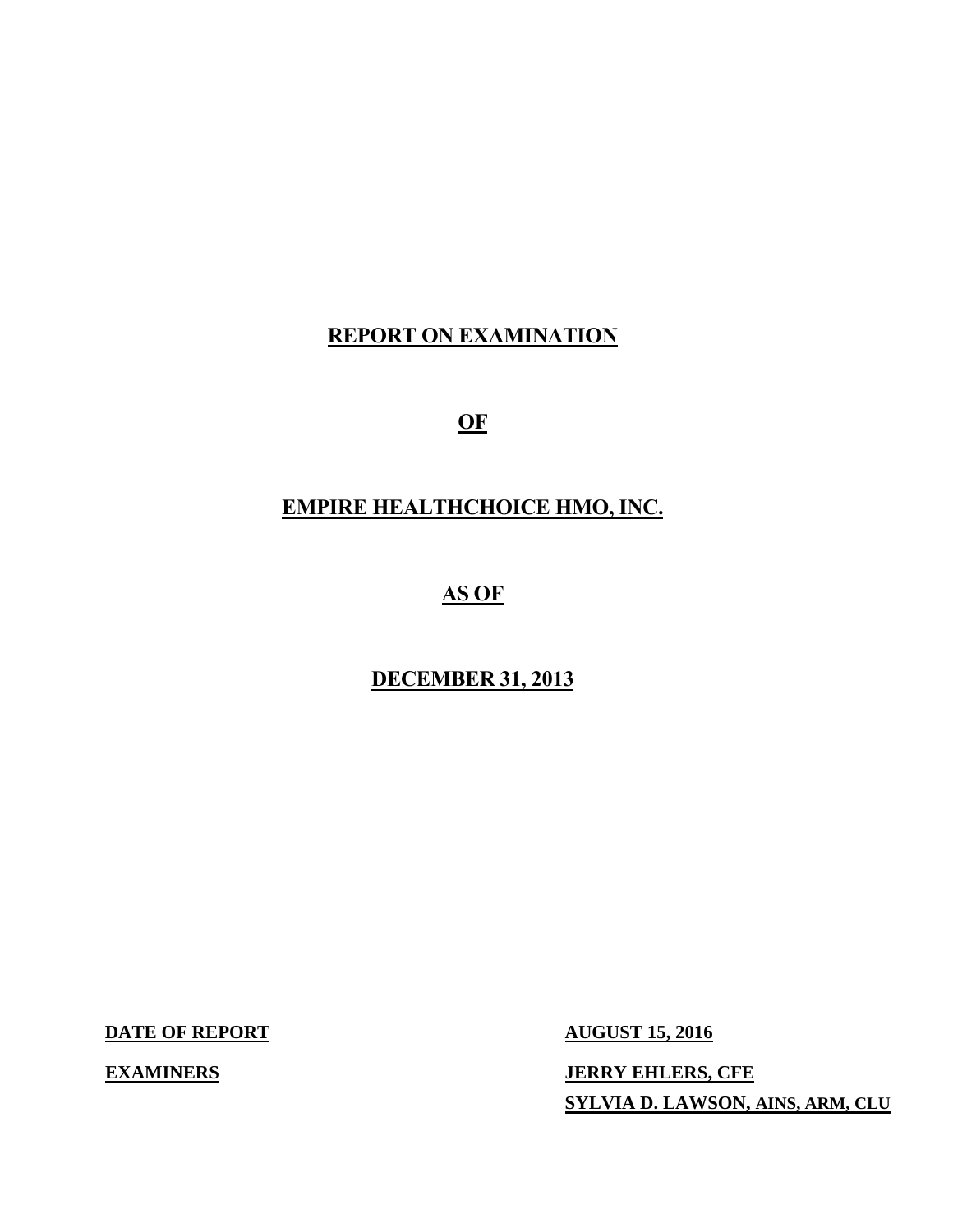# **TABLE OF CONTENTS**

# **ITEM NO. PAGE NO.**

| 1. | Scope of the examination                                                                                                                                                                                                                                    | 3                                                  |
|----|-------------------------------------------------------------------------------------------------------------------------------------------------------------------------------------------------------------------------------------------------------------|----------------------------------------------------|
| 2. | Description of the Plan                                                                                                                                                                                                                                     | 6                                                  |
|    | A. Management and controls<br>B. Corporate governance                                                                                                                                                                                                       | 7<br>9                                             |
|    | i. Enterprise risk management<br>ii. Internal Audit Department                                                                                                                                                                                              | 9<br>10                                            |
|    | C. Territory and plan of operation<br>D. Risk-based capital<br>E. Dividends<br>F. Small group business<br>G. Holding company system<br>H. Reinsurance<br>$\mathbf{L}$<br>Internal controls<br>J. Facilitation of the examination<br>K. Accounts and records | 10<br>12<br>12<br>12<br>13<br>14<br>15<br>16<br>17 |
| 3. | <b>Financial statements</b><br>A. Balance sheet<br>Statement of revenue and expenses and capital and surplus<br>B.                                                                                                                                          | 18<br>19<br>20                                     |
| 4. | Subsequent events                                                                                                                                                                                                                                           | 21                                                 |
| 5. | Compliance with prior report on examination                                                                                                                                                                                                                 | 22                                                 |
| 6. | Summary of comments and recommendations                                                                                                                                                                                                                     | 23                                                 |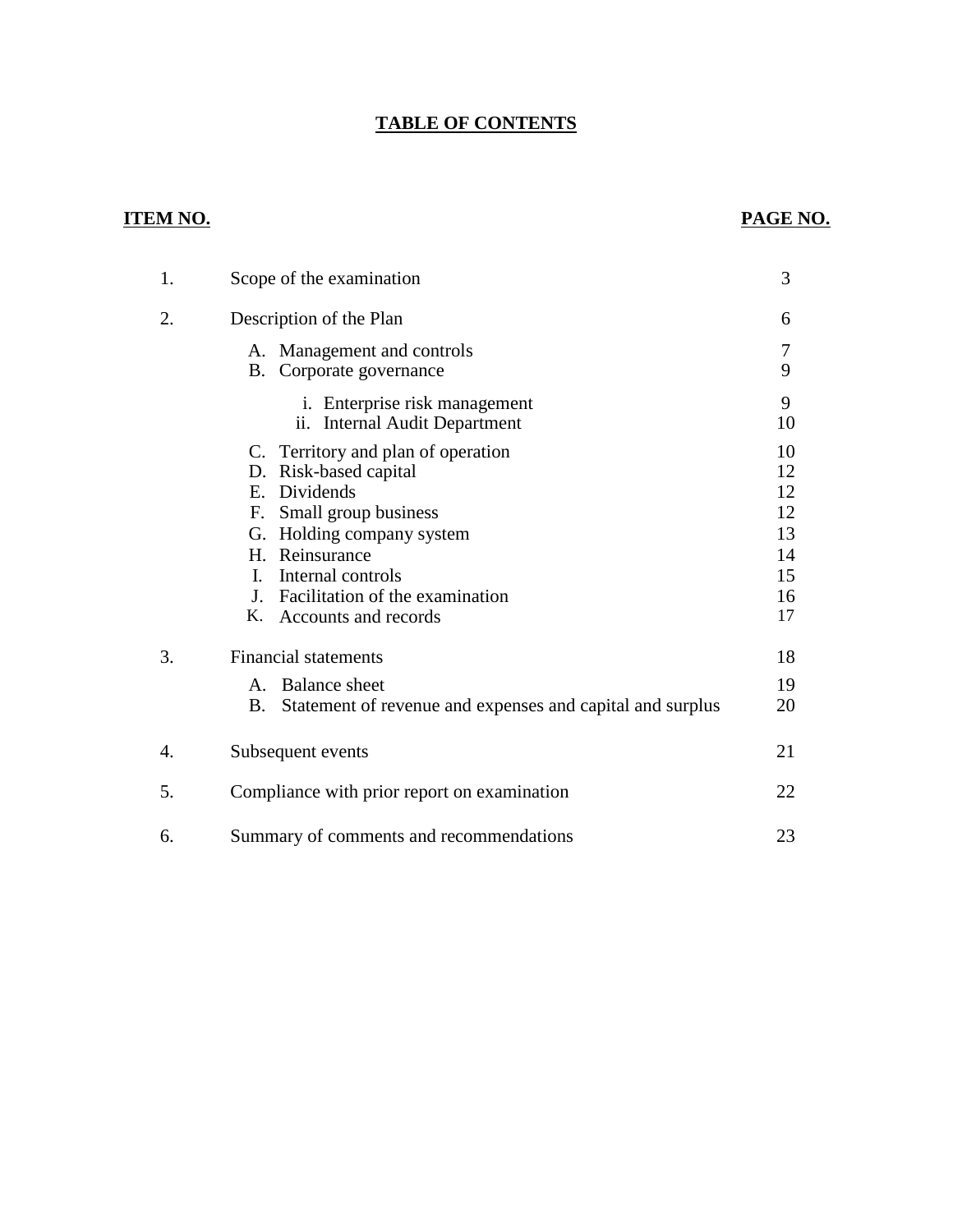

# NEW YORK STATE DEPARTMENT<sub>of</sub> FINANCIAL SERVICES

Andrew M. Cuomo National Andrew Maria T. Vullo National Andrew Maria T. Vullo National Andrew Maria T. Vullo Governor Superintendent Superintendent Superintendent Superintendent Superintendent Superintendent Superintendent Superintendent Superintendent Superintendent Superintendent Superintendent Superintendent Superintendent Sup

August 15, 2016

Honorable Maria T. Vullo Superintendent of Financial Services Albany, New York 12257

Madam:

 Pursuant to the requirements of the New York Insurance Law, and acting in accordance with the instructions contained in Appointment Number 31233, dated October 9, 2014 attached hereto, we have made an examination into the condition and affairs of Empire HealthChoice HMO, Inc., a for-profit health maintenance organization issued a certificate of authority under the provisions of Section 4403 of the New York Public Health Law, as of December 31, 2013, and submit the following report thereon.

 The examination was conducted at the home office of Empire HealthChoice HMO, Inc. located at One Liberty Plaza, New York, NY.

located at One Liberty Plaza, New York, NY.<br>Empire HealthChoice HMO, Inc. is a wholly-owned subsidiary of Empire HealthChoice Assurance, Inc. ("EHCA"). EHCA is an indirect wholly-owned subsidiary of WellPoint, Inc. ("WellPoint").

 Wherever the designations "EHC HMO" or the "Plan" appear herein, without qualification, they should be understood to indicate Empire HealthChoice HMO, Inc.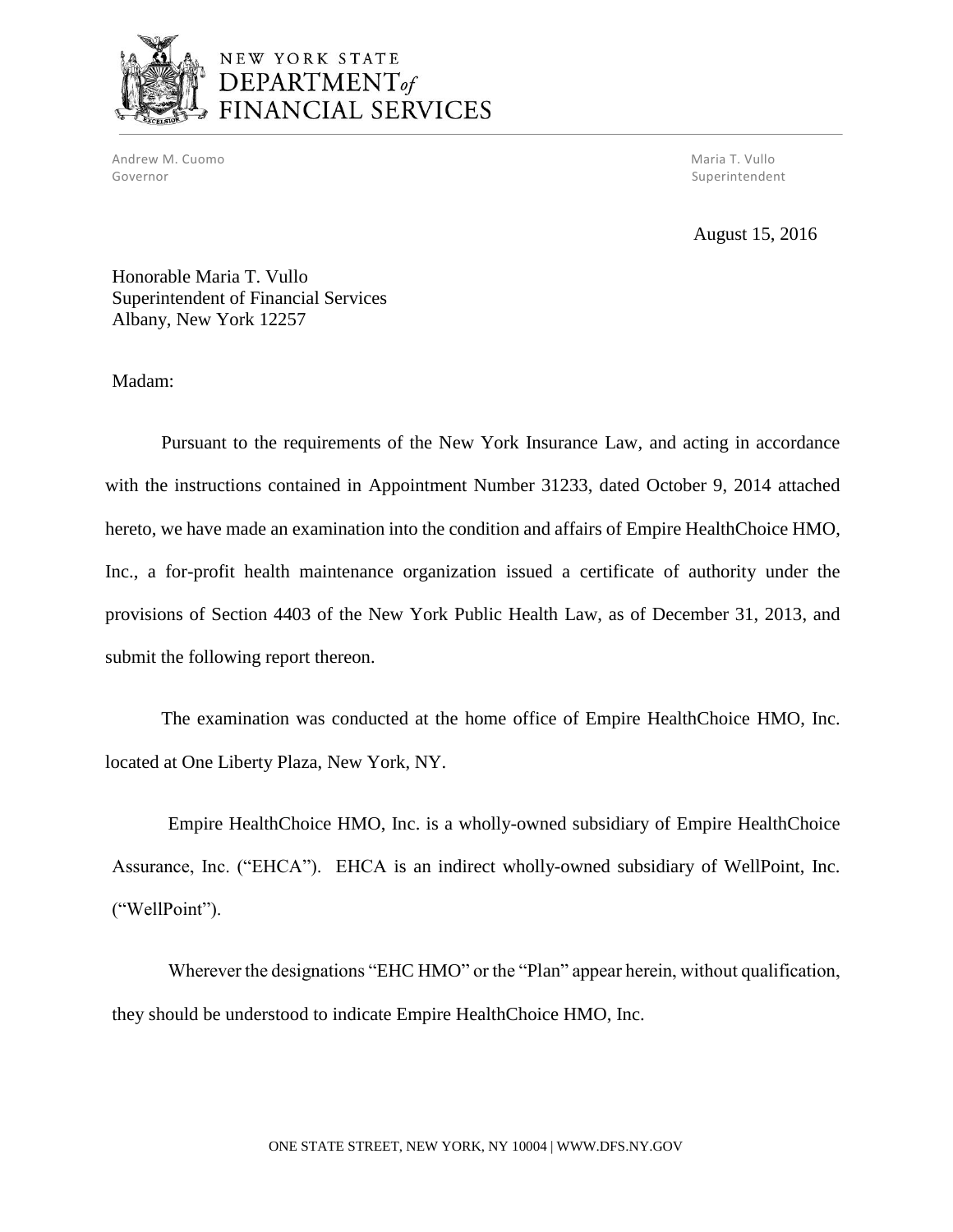Wherever the designation "EHCA" appears herein, without qualification, it should be understood to indicate Empire HealthChoice Assurance, Inc.

 Wherever the designations "WellPoint Holding Corporation" or "WHC" appear herein, without qualification they should be understood to indicate WellPoint Holding Corporation, the Parent of EHCA.

 Wherever the designation "WellPoint" appears herein, without qualification, it should be understood to indicate WellPoint, Inc., the ultimate Parent of WHC. On December 2, 2014, WellPoint, Inc. changed its corporate name to Anthem, Inc.

 Wherever the designation the "Department" appears herein, without qualification, it should be understood to indicate the New York State Department of Financial Services.

 Wherever the designation the "Companies" appear herein, without qualification, it should be understood to indicate Empire HealthChoice Assurance, Inc., and Empire HealthChoice HMO, Inc., collectively.

 A concurrent examination was made of Empire HealthChoice Assurance, Inc., EHC HMO's immediate parent, a stock insurance company, licensed pursuant to provisions of Article 42 of the New York Insurance Law. A separate report thereon has been submitted.

 A separate market conduct examination into the manner in which EHC HMO and its parent, EHCA, conducted their business practices and fulfilled their contractual obligations to policyholders and claimants was conducted as of December 31, 2014. A separate report thereon will be submitted.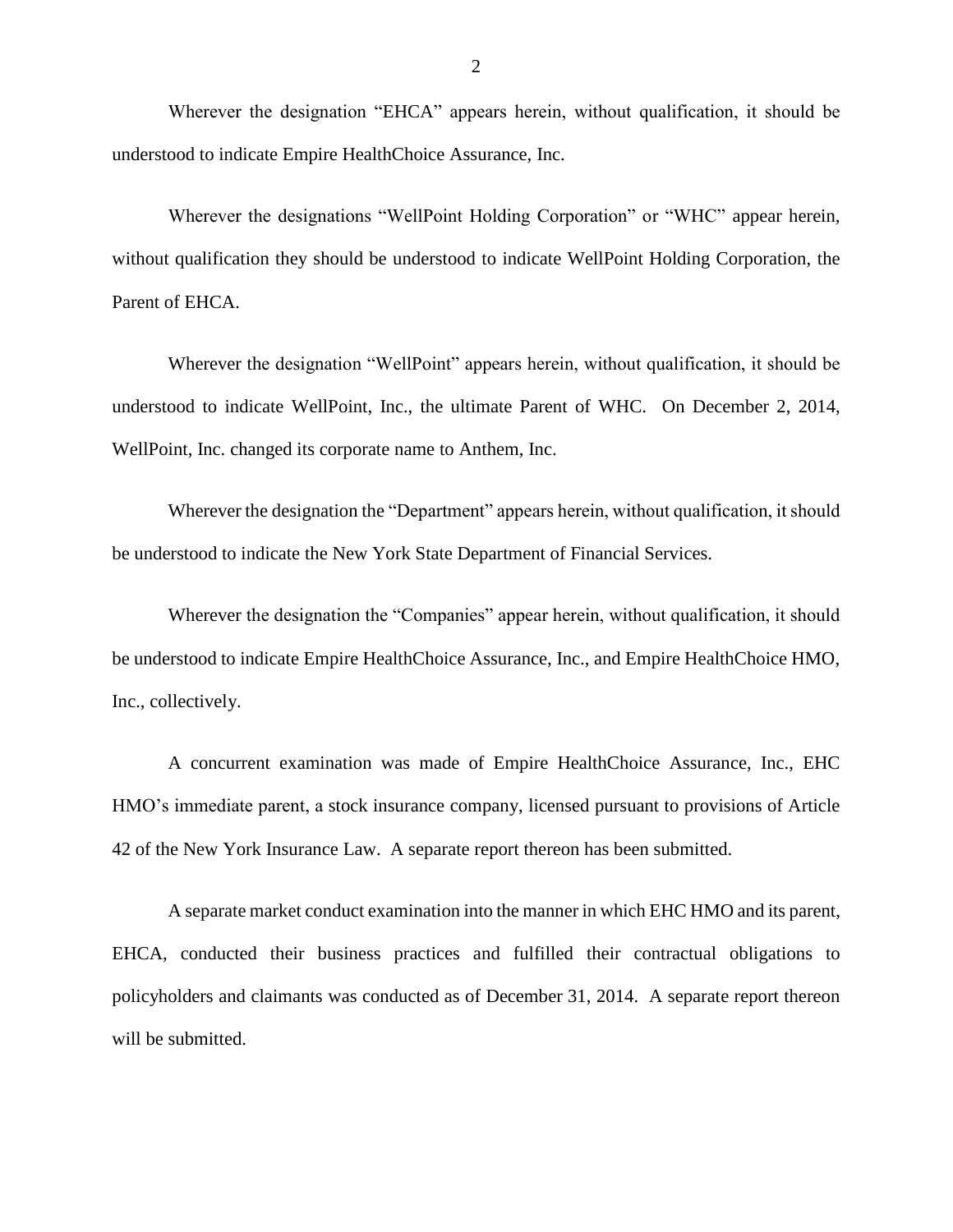#### 1. SCOPE OF THE EXAMINATION

 Plan was a financial examination as defined in the National Association of Insurance  Commissioners ("NAIC") *Financial Condition Examiners Handbook, 2014 Edition* ("the Handbook") and it covered the period January 1, 2011 through December 31, 2013. The examination was conducted observing the guidelines and procedures in the Handbook and, where deemed appropriate by the examiners, transactions occurring subsequent to December 31, 2013 EHC HMO was previously examined as of December 31, 2010. This examination of the were also reviewed.

 of the Handbook, which provides guidance for the establishment of an examination plan based on the examiners' assessment of risk in EHC HMO's operations and utilizes that evaluation in formulating the nature and extent of the examination. The examiners planned and performed the examination to evaluate EHC HMO's current financial condition, as well as identify prospective risks that may threaten the future solvency of EHC HMO. The examination was conducted on a risk-focused basis in accordance with the provisions

 assessed the internal control systems and procedures used to mitigate those risks. The examination also included an assessment of the principles used and significant estimates made by management, compliance with the Department's statutes and guidelines, Statutory Accounting Principles as adopted by the Department, and Annual Statement Instructions. The examiners identified key processes, assessed the risks within those processes and an evaluation of the overall financial statement presentation, and determined management's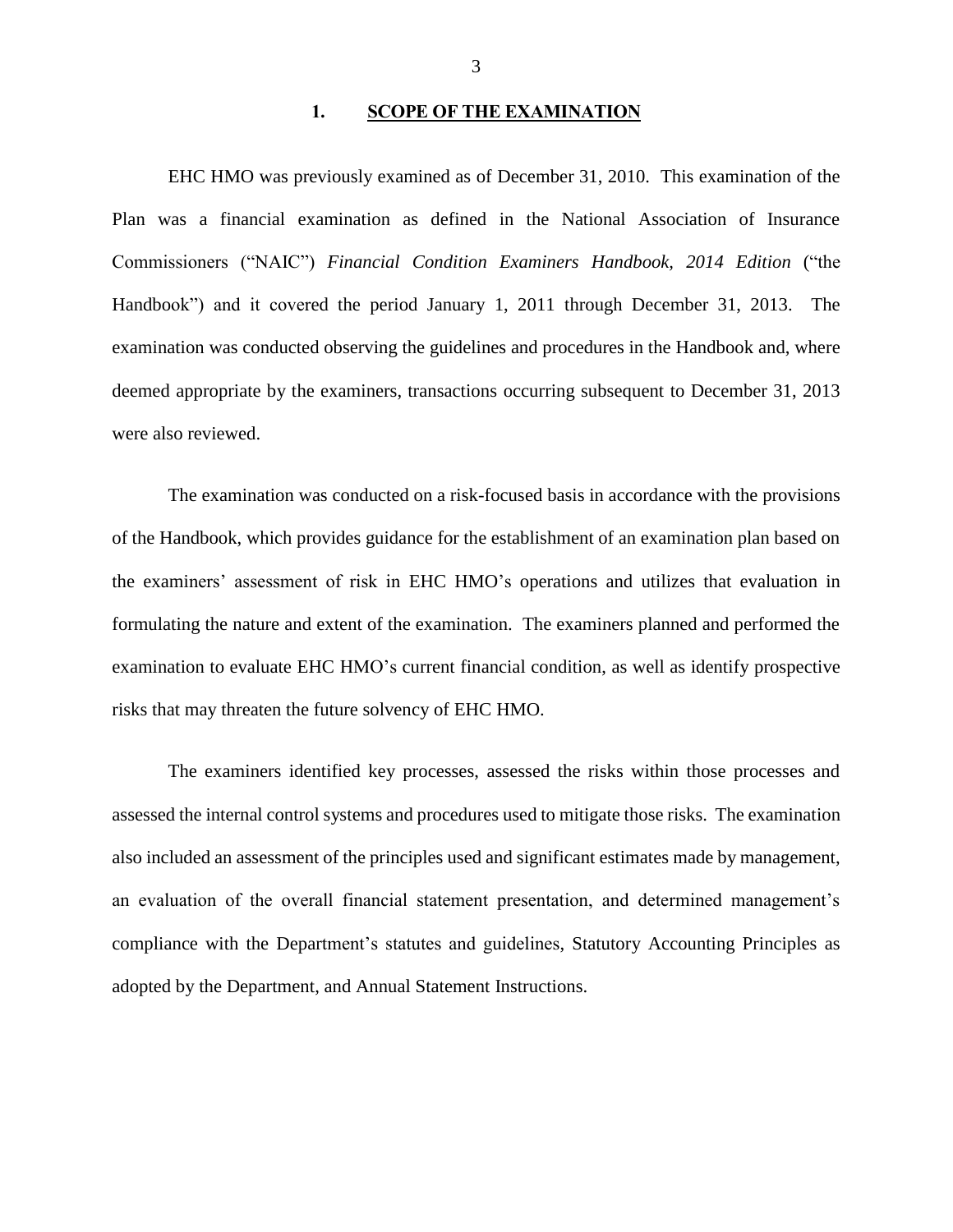Information concerning EHC HMO's organizational structure, business approach and control environment were utilized to develop the examination approach. The examination evaluated EHC HMO's risks and management activities in accordance with the NAIC's nine branded risk categories. These categories are as follows:

- Pricing/Underwriting
- Reserving
- Operational
- Strategic
- Credit
- Market
- Liquidity
- Legal
- Reputational

The examination also evaluated EHC HMO's critical risk categories in accordance with

the NAIC's ten critical risk categories. These categories are as follows:

- Valuation/Impairment of Complex or Subjectively Valued Invested Assets
- Liquidity Considerations
- Appropriateness of Investment Portfolio and Strategy
- Appropriateness/Adequacy of Reinsurance Program
- Reinsurance Reporting and Collectability
- Underwriting and Pricing Strategy/Quality
- Reserve Data
- Reserve Adequacy
- Related Party/Holding Company Considerations
- Capital Management

 EHC HMO was audited annually for the years 2011 through 2013, by the accounting firm of Ernst & Young, LLP ("E&Y"). EHC HMO received an unmodified opinion in each of those years. Certain audit workpapers of E&Y were reviewed and relied upon in conjunction with this examination. A review was also made of WellPoint, Inc.'s Internal Audit function, Sarbanes- they relate to the Plan. Oxley/Model Audit Rule ("SOX/MAR") function, and Enterprise Risk Management program, as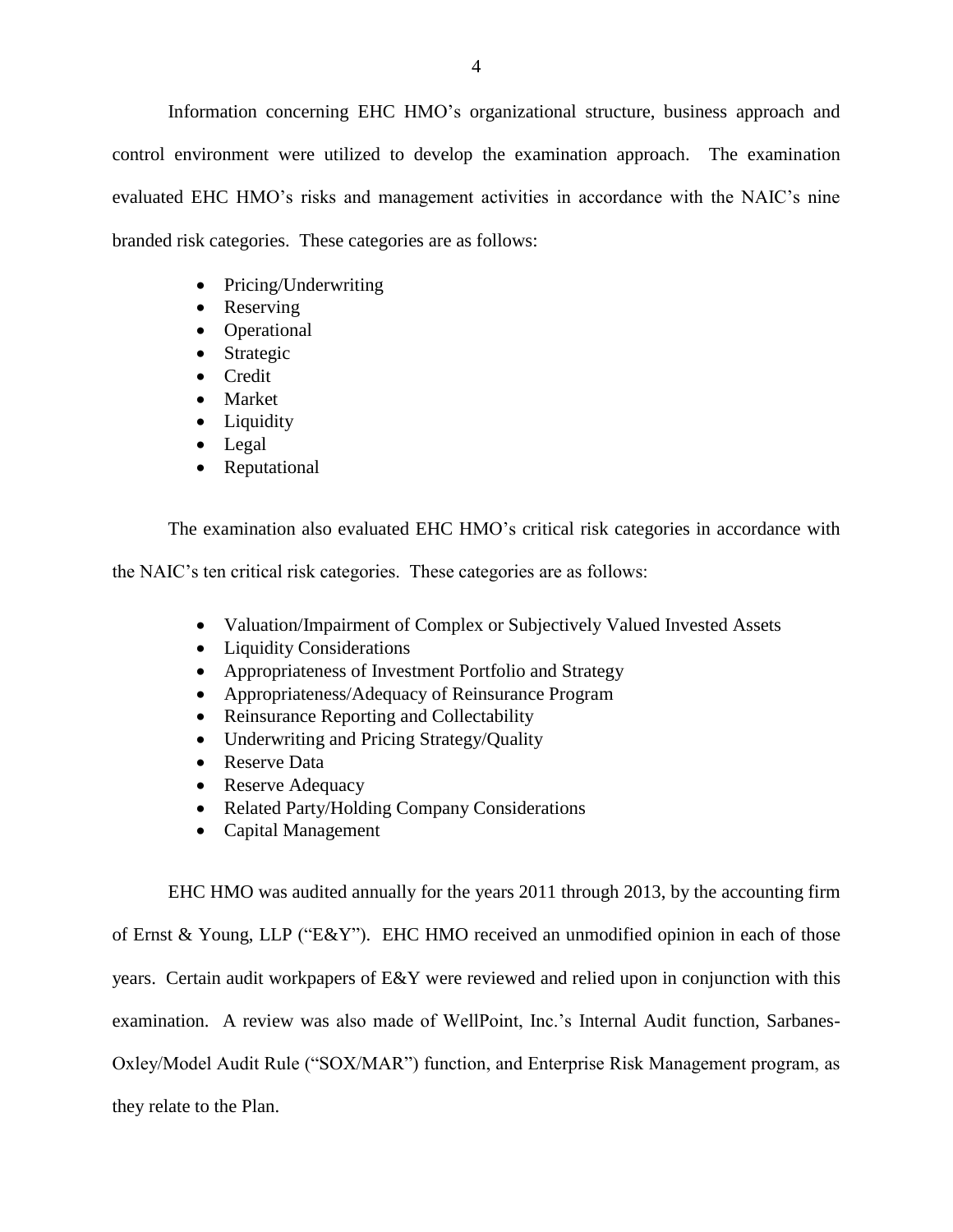This examination was conducted as a coordinated examination, as such term is defined in the Handbook (an examination of one insurer or a group of insurers performed by examiners from more than one state whereby the participating states share resources and allocate work among the of Indiana with participation from twelve (12) other states: New York, California, New Hampshire, Maryland, Maine, Missouri, Ohio, Texas, Virginia, West Virginia, Washington and Wisconsin. Maryland, Maine, Missouri, Ohio, Texas, Virginia, West Virginia, Washington and Wisconsin. Since the lead and participating states are accredited by the NAIC, all states deemed it appropriate to rely on each other's work. The examination team, representing the participating states, identified and assessed the risks for key functional activities across all of the WellPoint, Inc. related to the insurance entities. examiners), of the insurance subsidiaries of WellPoint, Inc. The examination was led by the state insurance subsidiaries. The examination team also assessed the relevant prospective risks as they

 of the Handbook, an information systems review was made on a risk-focused basis, of WellPoint's Additionally, as part of this coordinated examination and in accordance with the provisions computer systems and operations that support EHC HMO.

 recommendations concerning financial issues contained in the prior report on examination. The results of the examiners' review are contained in Item 5 of this report. The examiners reviewed the corrective actions taken by the Plan with respect to the

 matters which involve departure from laws, regulations or rules, or which require explanation or This report on examination is confined to financial statements and comments on those description.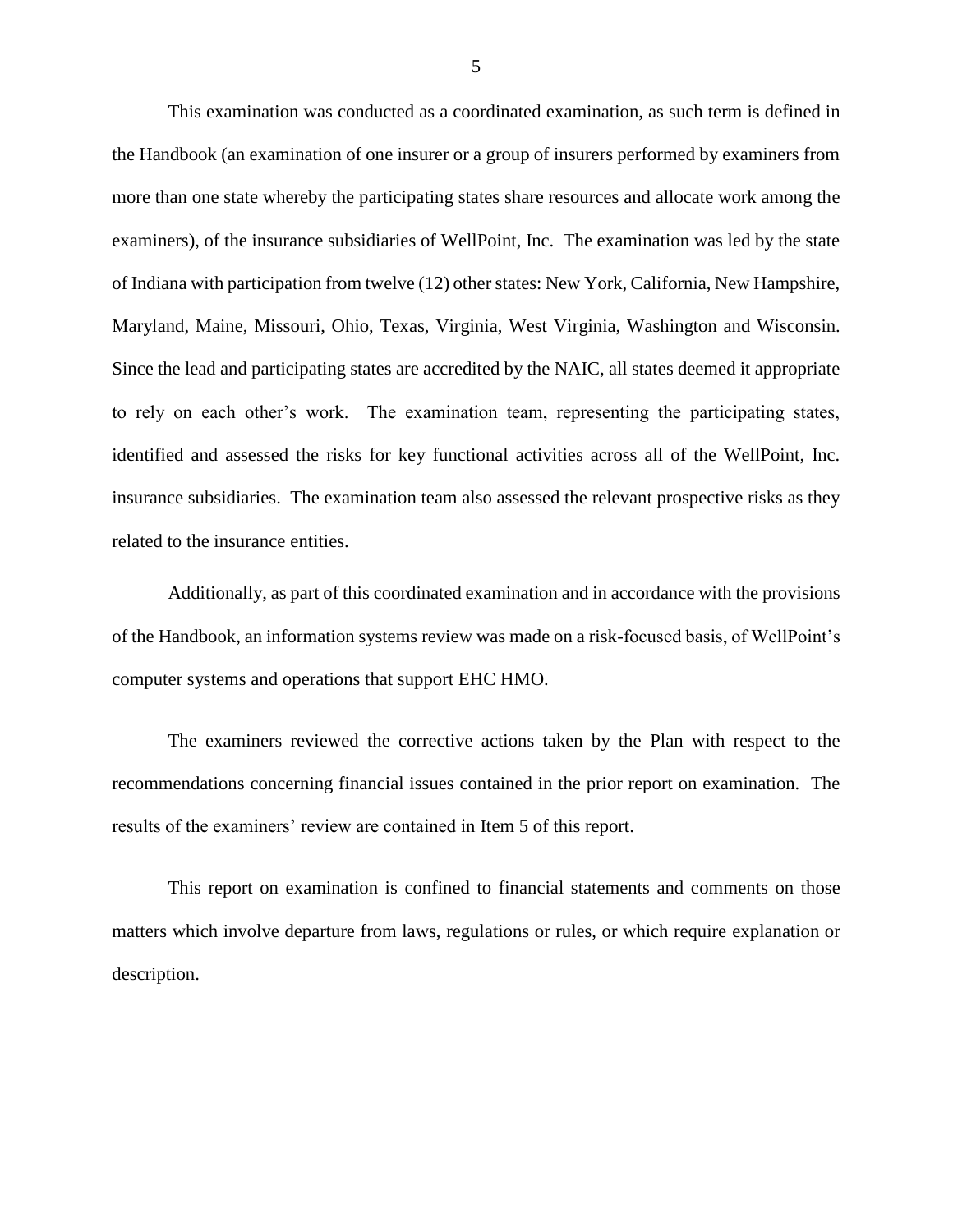#### 2. DESCRIPTION OF THE PLAN

<span id="page-7-0"></span> EHC HMO is a for-profit HMO certified pursuant to Article 44 of the New York Public Health Law. EHC HMO was originally incorporated on March 5, 1996, as Family HealthChoice, Inc., a health maintenance organization licensed in the State of New York. Family HealthChoice, Inc. commenced business on March 19, 1996. Family HealthChoice, Inc. was granted a certificate March 7, 1996. Effective June 10, 1996, Family HealthChoice, Inc., changed its name to Empire HealthChoice HMO, Inc. of authority under the provisions of Article 44 of the New York Public Health Law, effective

 EHC HMO is a licensee of the Blue Cross and Blue Shield Association ("BCBSA") and markets its product under the Blue Cross Blue Shield name. EHC HMO has been in operation for over 17 years and offers HMO, point-of-service, Medicare Advantage and state-sponsored products to individual and group accounts in the greater New York metropolitan area and select upstate counties. As a BCBSA licensee, EHC HMO participates in the BlueCard program. while traveling or living in another Plan's service area to access their benefits through local BCBSA Plan's providers. It also allows the cost of service to be calculated in accordance with the local Plan's contract with providers. EHC HMO is a wholly-owned subsidiary of Empire publicly traded company and one of the largest health benefits Plans in terms of membership in the United States, serving approximately 35.7 million medical members as of December 31, 2013. BlueCard is a BCBSA nationwide program that enables members who need health care services HealthChoice Assurance, Inc., which is an indirect wholly-owned subsidiary of WellPoint, Inc., a

 In a letter dated October 14, 2011, WellPoint Holding Corporation filed an application for approval for the acquisition of Rayant Insurance Company of New York ("Rayant"). This application was filed pursuant to Section 1506 of the New York Insurance Law and Subpart 80-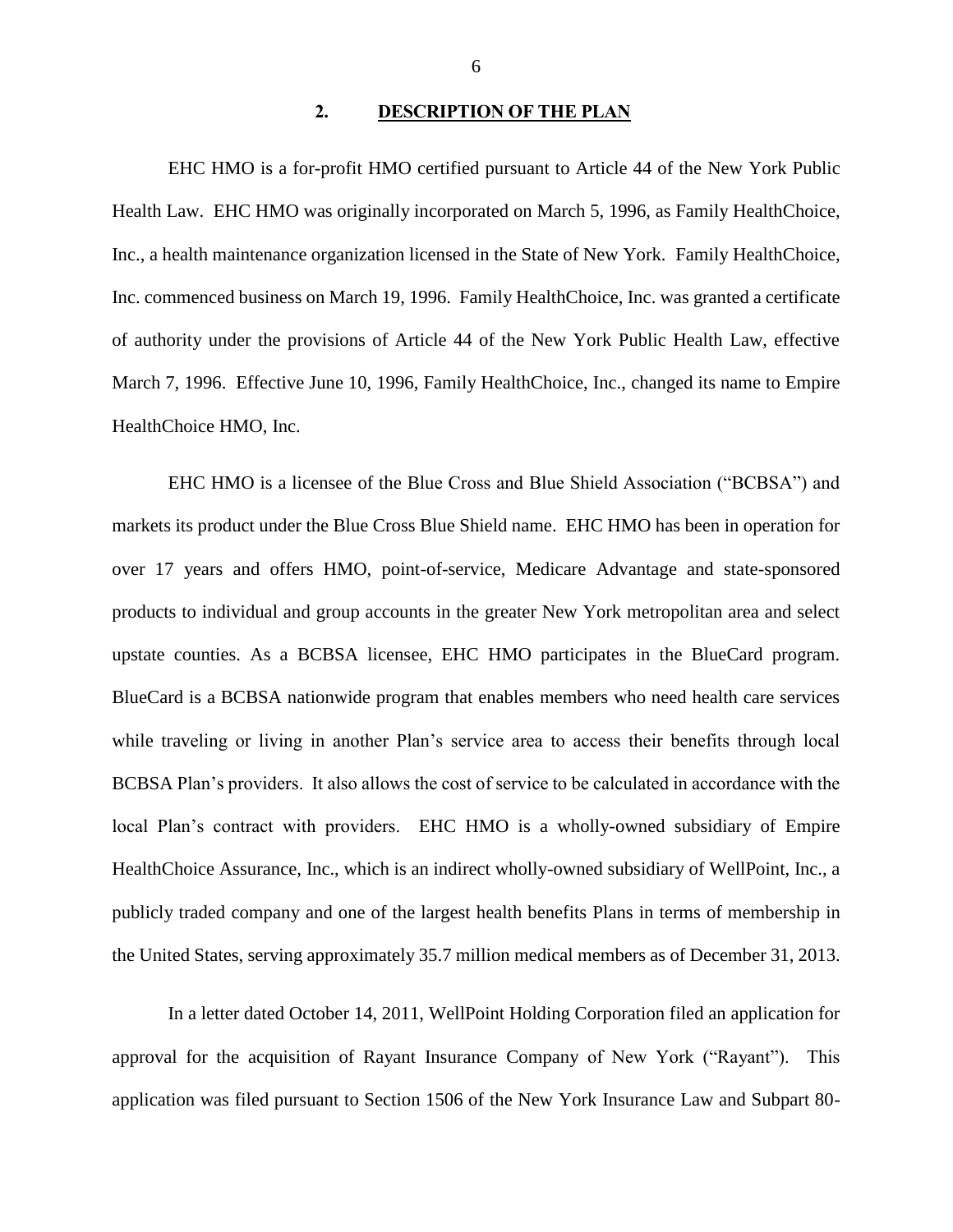<span id="page-8-0"></span> 1.6 of Insurance Department Regulation No. 52 (11 NYCRR 80-1.6) – Holding Companies. Pursuant to the purchase agreement, WHC purchased 100% of the capital stock of Rayant, a dental insurance Plan that was wholly owned by Horizon Healthcare Plan Holding Company, Inc. Rayant became a party to the WellPoint inter-plan Federal Income Tax Sharing Agreement and the Amended and Restated Master Administrative Services Agreement. On December 30, 2013, Rayant was merged into EHCA.

 During the examination period, EHC HMO took the following measures as a result of financial losses:

- On November 11, 2011, EHC HMO discontinued certain Small Group and commercial market products. EHC HMO discontinued prescription drug cost sharing options that affected approximately 200,000 insureds; and
- On April 1, 2012, the Companies discontinued their Small Group Commercial and Subsequently, the Companies discontinued all remaining small group plans/ options in the Commercial and HMO markets with the exception of its HMO option, Preferred Provider Organization ("PPO") option, Exclusive Provider Organization ("EPO") option and Health Maintenance Organization ("HMO") products. its Consumer Directed Health Plan ("CDHP") option.

#### A. Management and Controls

 The EHC HMO Board of Directors ("BOD") is comprised of internal management and external independent directors. As required by Part 98-1.11(g) of the Administrative Rules and Regulations of the New York State Health Department (10 NYCRR 98-1.11(g)), a minimum of twenty percent (20%) of the Board of Directors of the Plan must be comprised of enrollee representatives.

Part 98-1.11(g) of the Administrative Rules and Regulations of Department of Health (10 NYCRR 98-1.11 $(g)$ ) states in part:

> "(g) Except in the case of an HMO operated by a corporation licensed under article 43 of the Insurance Law which also operates a Public Health Law article 44 line of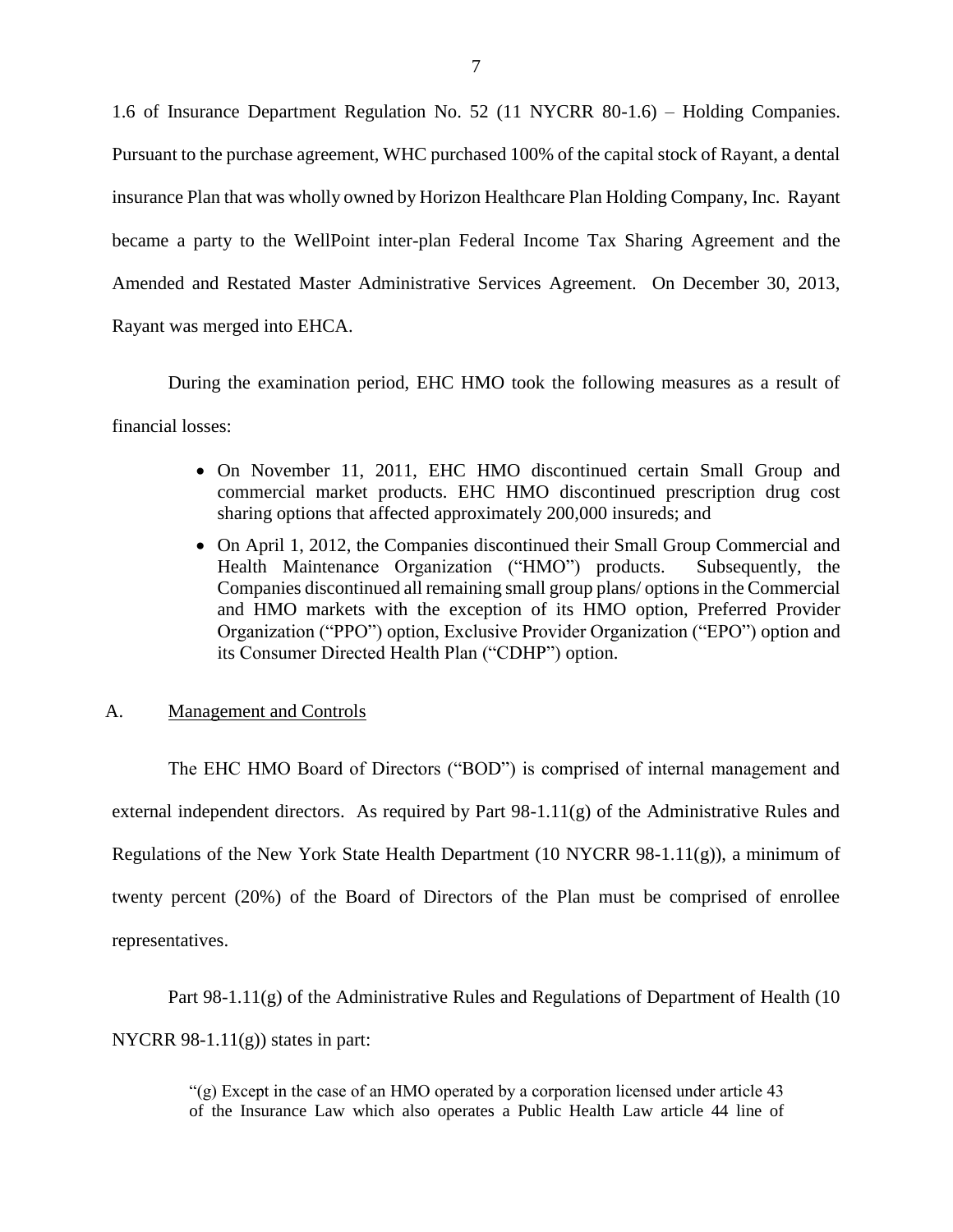business, no less than one third of the members of the governing authority of an MCO shall be composed of residents of New York State.

 (1) Within one year of the MCO becoming operational, no less than 20 percent of the members of the governing authority shall be enrollees of such MCO..."

EHC HMO complied with this requirement during the examination period.

 Pursuant to the Plan's By-laws, management of the Plan is to be vested in a Board of Directors consisting of not less than three (3) and not more than ten (10) Directors. As of December 31, 2013, EHC HMO's Board of Directors ("BOD") was comprised of five (5) Directors. The Audit Committee for WellPoint, Inc. ("WellPoint"), the Companies' ultimate parent, which is composed of outside Directors, assumes responsibility for all entities in the holding company structure. With the independent auditors, internal auditors, and the Risk Assessment and Controls group, the WellPoint Audit Committee reviews the effectiveness of the accounting and financial controls and elicits recommendations that may improve controls. The WellPoint Audit Committee meets each quarter and minutes of the meetings are prepared and retained.

 were as follows: The five (5) Directors and their principal business affiliation as of December 31, 2013,

| Name and Residence              | <b>Principal Business Affiliation</b>             |
|---------------------------------|---------------------------------------------------|
| Lois S. Freedman*               | Member,                                           |
| East Norwich, NY                | Empire HealthChoice HMO, Inc.                     |
| Brian T. Griffin                | President, Chairperson and CEO – New York Market, |
| Allenhurst, NJ                  | Empire HealthChoice Assurance, Inc.               |
| Grace H. McCabe<br>New York, NY | Retired                                           |
| Chrystal L. Veazey-Watson       | Associate General Counsel, New York Market,       |
| West Caldwell, NJ               | WellPoint, Inc.                                   |
| Richard D. Watson               | Regional Vice-President, Finance,                 |
| New York, NY                    | WellPoint, Inc.                                   |

 \*Enrollee representative per Part 98-1.11(g) of the Administrative Rules and Regulations of the Department of Health (10 NYCRR 98-1.11(g)).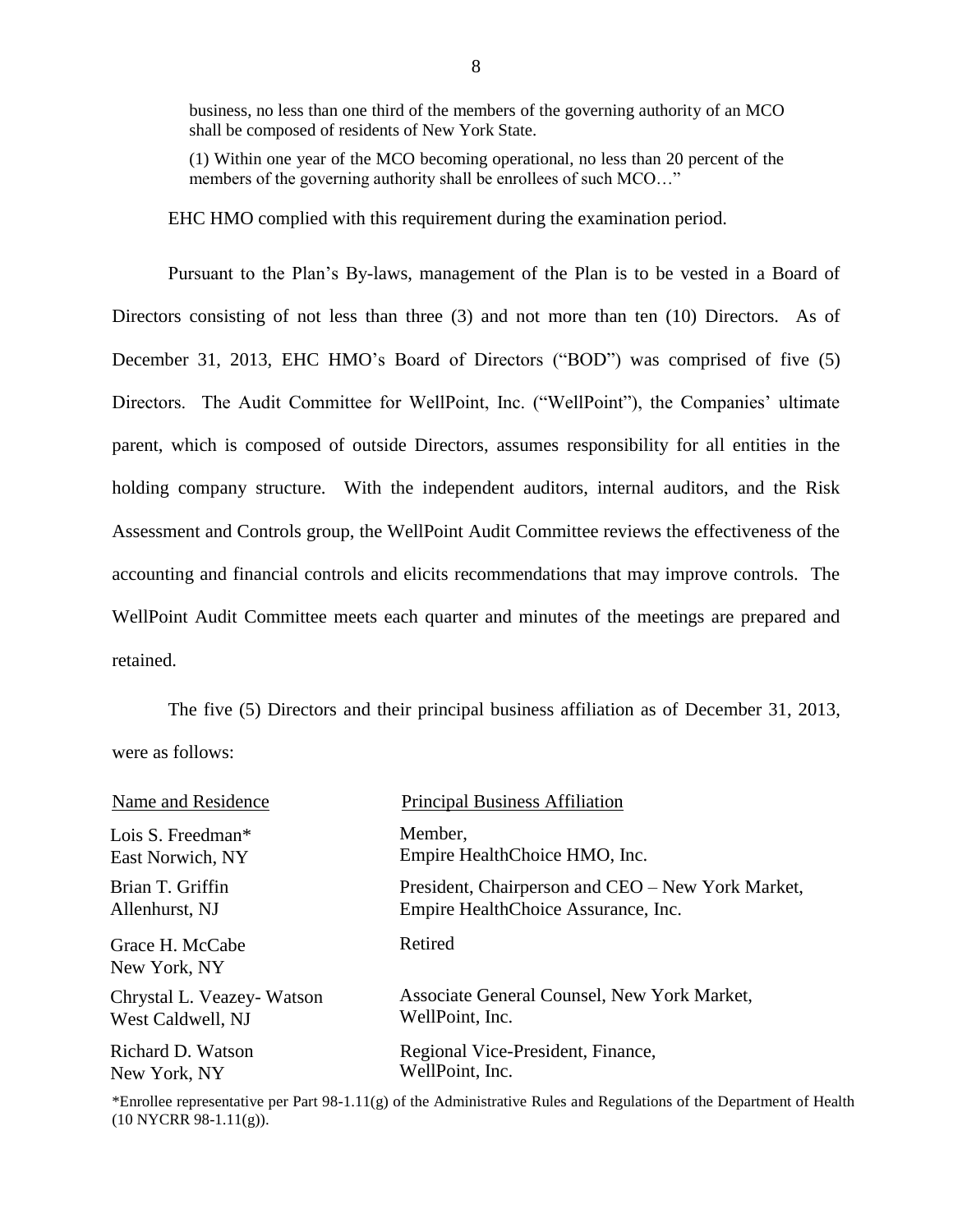The principal officers of the Plan as of December 31, 2013, were as follows:

| Name                      | Title                          |
|---------------------------|--------------------------------|
| Timothy P. Deno           | <b>Valuation Actuary</b>       |
| Brian T. Griffin          | President, Chairperson and CEO |
| Eric K. Noble             | Treasurer                      |
| Vincent E. Scher          | <b>Assistant Treasurer</b>     |
| Chrystal L. Veazey-Watson | <b>Assistant Secretary</b>     |
| Jay H. Wagner             | Secretary                      |

#### B. Corporate Governance

 WellPoint, Inc. is a publicly traded, diversified health plan subject to the Sarbanes-Oxley Act of 2002. EHC HMO is required to be compliant with Insurance Department Regulation No. 203 – Enterprise Risk Management and Own Risk and Solvency Assessment. Controls are identified by management and testing managed and monitored by the WellPoint Controls and Assurance group that reports up through the WellPoint, Inc. Internal Audit Department ("IAD"). management, investments, accounting, and internal audit. Shared services are managed by WellPoint, Inc. and include information technology, risk

#### i. Enterprise Risk Management

 WellPoint has adopted an Enterprise Risk Management ("ERM") framework for proactively addressing and mitigating risks, including prospective business risks. Exhibit M of  the Handbook (*Understanding the Corporate Governance Structure*) was utilized by the examiners as guidance for assessing corporate governance. It appears that the Plan's BOD and key executives maintain an effective control environment.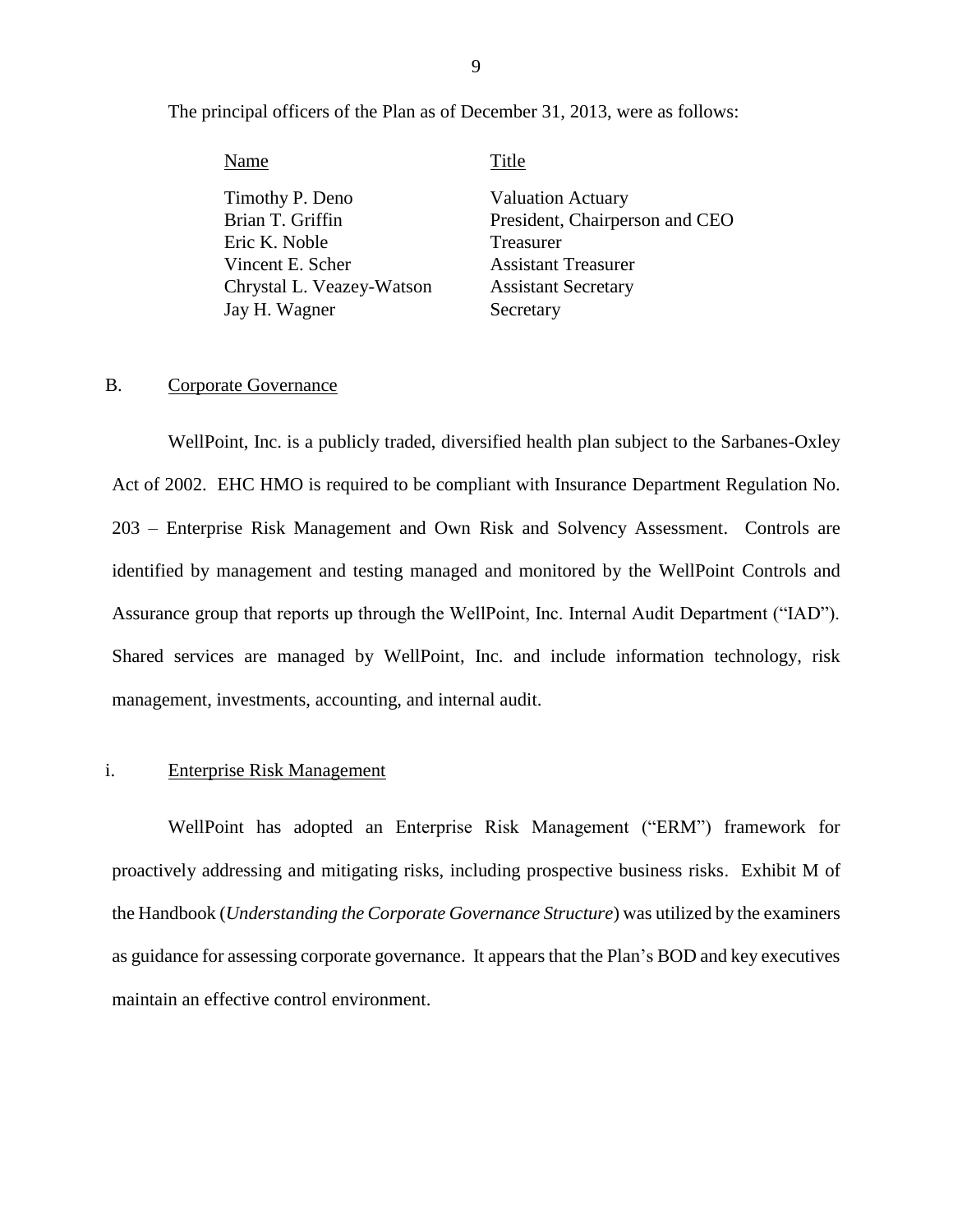#### ii. **Internal Audit Department**

 of management, to serve the WellPoint Audit Committee of the BOD ("the Audit Committee" or Insurance Regulation No. 118 (11 NYCRR 89) – Audited Financial Statements, New York's version of the NAIC's Model Audit Rule, and assist management at the local level with any insurance regulatory reviews. insurance regulatory reviews.<br>During the course of this examination, consideration was given to the significance and WellPoint assumed the Internal Audit Department ("IAD") function, which is independent "AC"). In addition, WellPoint has established an Audit Council to address the requirements of

potential impact of certain IAD and Risk Control and Assurance ("RCA") findings. To the extent possible, the examiners relied upon the work performed by the IAD, as prescribed by the Handbook.

No exceptions relative to the Plan's corporate governance were noted.

#### C. Territory and Plan of Operation

 EHC HMO is a licensee of the Blue Cross and Blue Shield Association ("BCBSA") and markets its products under the Blue Cross Blue Shield trade name. EHC HMO has been in operation for over seventeen (17) years and offers HMO, Point of Service, Medicare Advantage and state-sponsored products to individuals and groups in the greater New York metropolitan area and select upstate counties.

 As set forth in its certificate of authority, EHC HMO is permitted to serve the following twenty-eight (28) counties in the State of New York.

#### **New York Region**

Bronx Dutchess Kings Nassau New York Putnam Queens Richmond Rockland Suffolk Westchester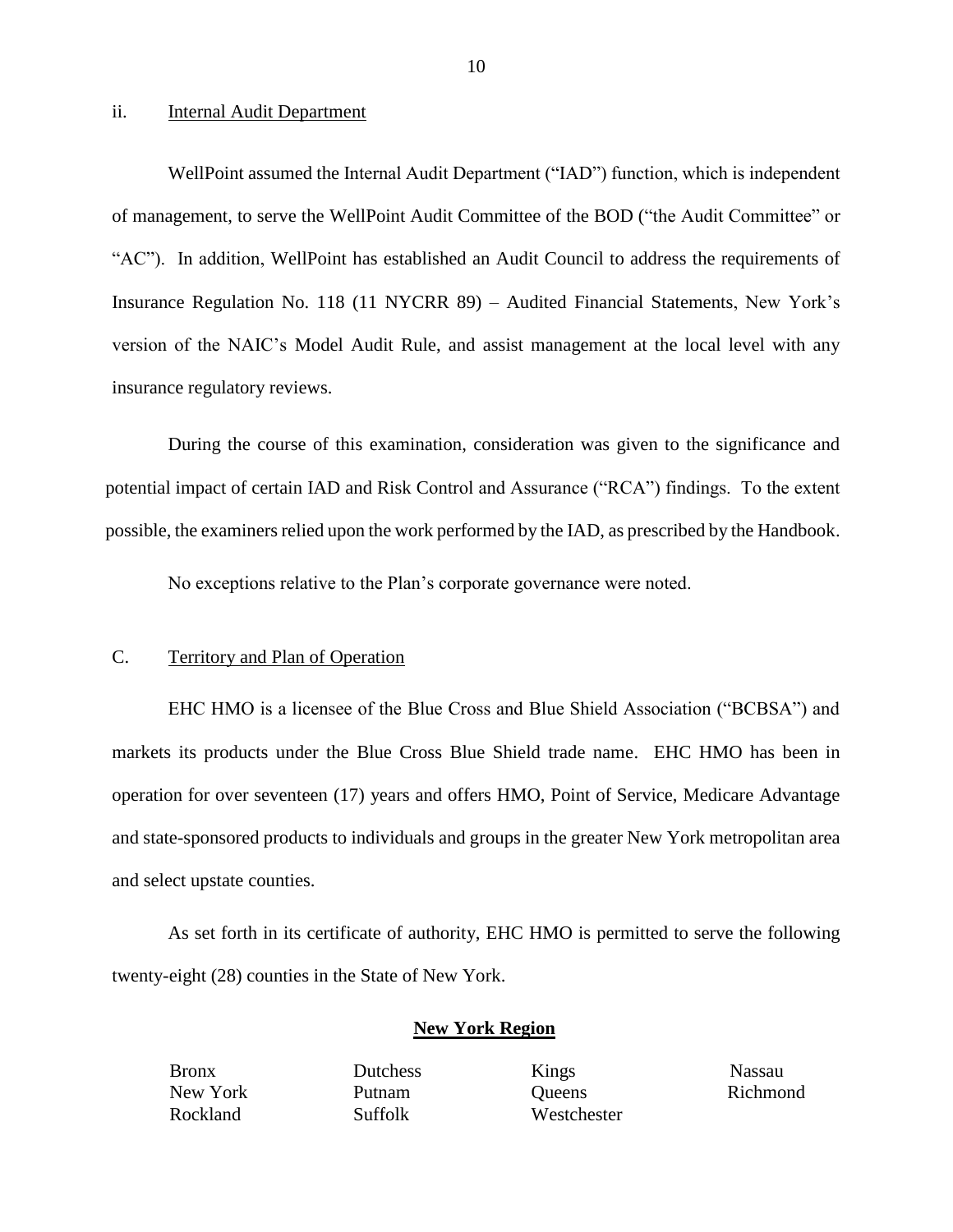#### **Albany Region**

| Albany     | Clinton    | Columbia | Delaware    |
|------------|------------|----------|-------------|
| Essex      | Fulton     | Greene   | Montgomery  |
| Orange     | Rensselaer | Saratoga | Schenectady |
| Schoharie  | Sullivan   | Ulster   | Warren      |
| Washington |            |          |             |

 The following table displays EHC HMO's net admitted assets, capital and surplus, net premium income, and net income during the period under examination:

|      | Net Admitted Assets   Capital and Surplus |               | Net Premium Income | Net Income              |
|------|-------------------------------------------|---------------|--------------------|-------------------------|
| 2013 | \$750,553,176                             | \$477,261,490 | \$1,549,699,961    | $\frac{1}{2}22,301,609$ |
| 2012 | 850,095,319                               | 548,842,074   | 1,688,198,549      | 83,798,732              |
| 2011 | 969,027,174                               | 495,712,723   | 1,867,357,777      | 104,568,697             |

 The change in net income from 2012 to 2013 is primarily due to premiums decreasing approximately \$138.5 million or 8.2%. It should be noted that total medical and hospital expenses also decreased \$96.8 million or 6.63% during the same period. These changes were due to declining membership. 9.6% from 2011 to 2012. In addition, all lines of business except Medicare Advantage decreased significantly during this period. Contributing to the decline was the Plan's strategy to exit the small group point of service market. The change in net income from 2011 to 2012 was primarily due to declining Child Health Plan membership. This resulted in premiums decreasing \$179.2 million or

 As of December 31, 2013, health care services were provided to 164,290 members. The following chart shows annual membership changes during the examination period by number and percentage:

|                | 2010        | 2011       | 2012        | 2013        |
|----------------|-------------|------------|-------------|-------------|
| <b>Members</b> | 284,922     | 258,348    | 219,165     | 164,290     |
| Change %       | $(15.98\%)$ | $(9.33\%)$ | $(15.17\%)$ | $(25.04\%)$ |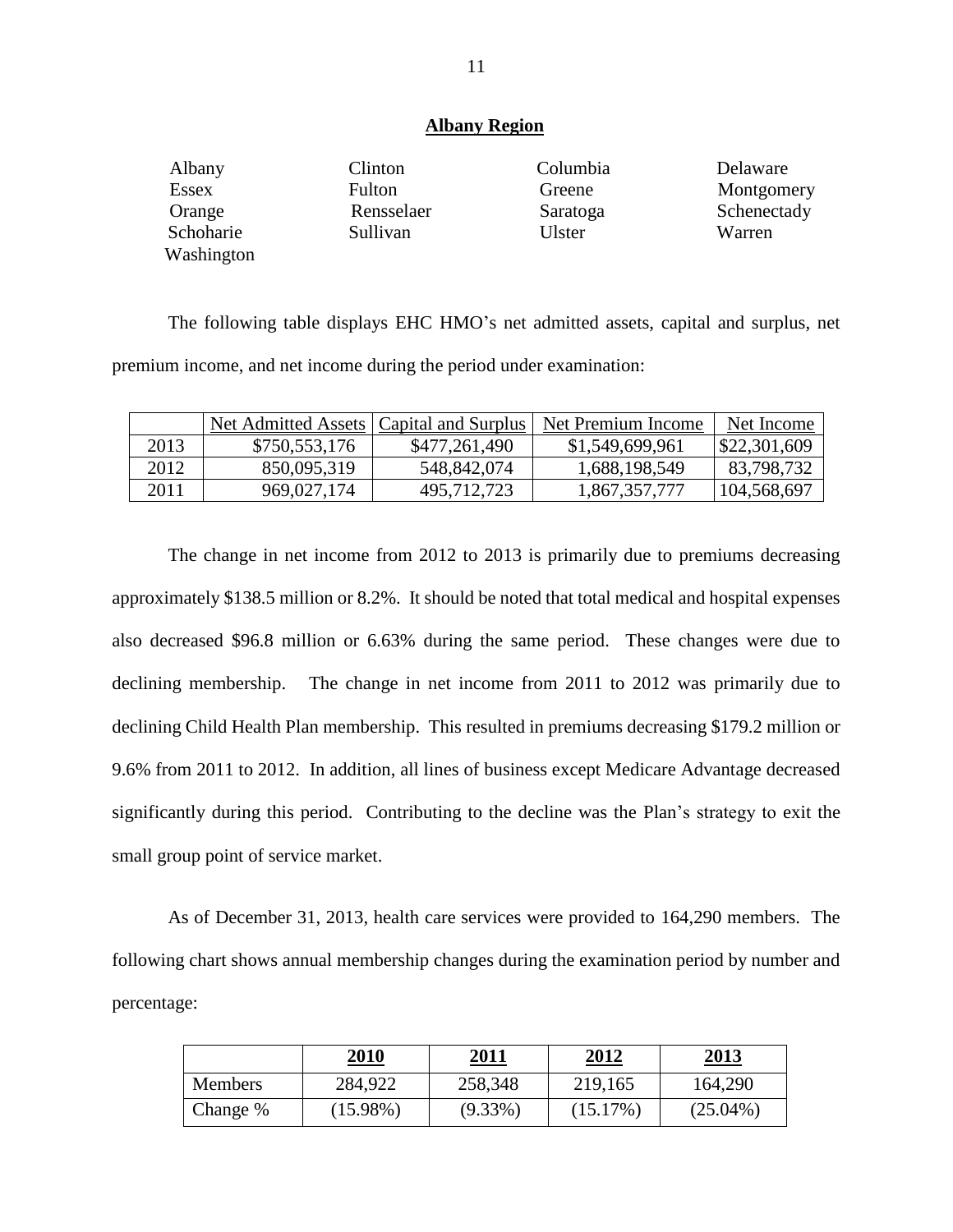#### <span id="page-13-0"></span>D. Risk-Based Capital

 Plan to support its overall business operations in consideration of its size and inherent risks. The Plan's RBC for the examination period was 792%, 950% and 882% for calendar years 2011, 2012, 2013, respectively.<br>E. Dividends Risk-Based Capital ("RBC") measures the minimum amount of capital appropriate for the

 states in part: Part 98-1.11(c) of the Administrative Rules and Regulations of the Health Department

> "(c) No HMO which is organized as a stock corporation shall declare or distribute any dividend on its capital stock, except out of earned surplus unless upon prior application distribution. No such company shall declare or distribute any dividend to shareholders which, together with all such dividends declared or distributed by it during the prior twelve month period, exceeds the lesser of ten percent of its capital and surplus (net worth), as shown by its last statement on file with the commissioner, or 100 percent of adjusted net investment income for such period unless, upon prior application therefore, the commissioner, with the advice of the superintendent, approves a greater dividend payment based upon his/her finding that the insurer will retain sufficient surplus to support its therefore, the commissioner, with the advice of the superintendent, approves such obligations and writings…"

EHC HMO, Inc. declared and paid a dividend November 20, 2011, to its sole shareholder

 EHCA. It should be noted that a finding was made in the prior report on examination when it was determined that the aggregate amount of the dividend had exceeded 10% of the Plan's prior twelve month period's capital and surplus and that the commissioner's approval (nor the superintendent's advice) was not obtained before the payment of the dividend. It should be further noted that the Plan rectified this matter.

#### F. Small Group Business

 During the examination period, EHC HMO experienced a loss of its profits in its small group business. EHC HMO has limited its writings of small business accounts in New York. The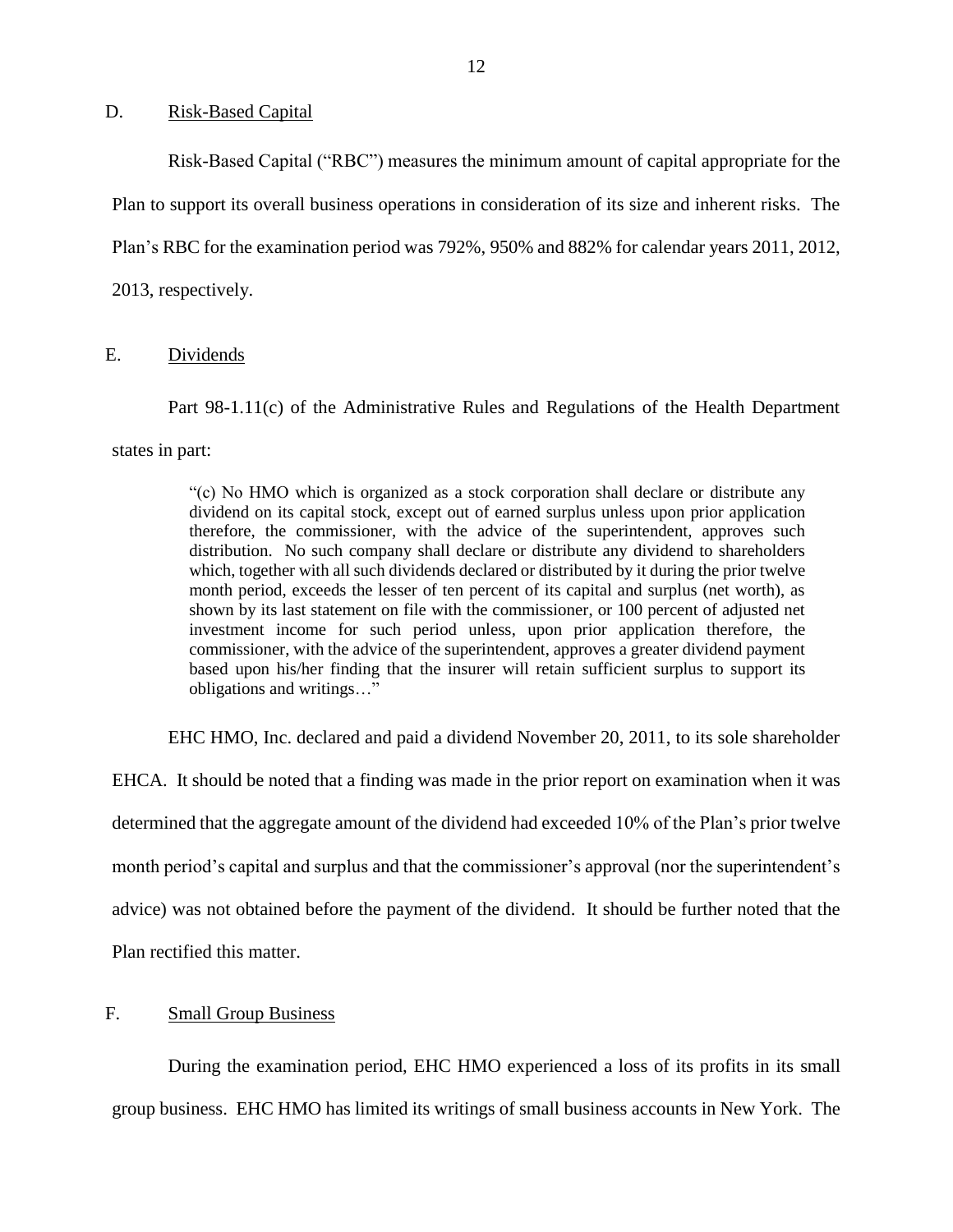<span id="page-14-0"></span> decline was predominately due to some of the Plan's small group subscribers making a switch from the Plan to an affiliated Preferred Provider Organization ("PPO") plan or some other HMO competitor and also the economic downturn.

 HMO to discuss a plan for the discontinuance of small group policy forms and options which were to become effective January 1, 2012. Early in 2011, EHCA and EHC HMO submitted a plan to discontinue certain products relative to their small group and commercial markets, which were On September 2, 2011, the Department met with representatives from EHCA and EHC mostly associated with prescription drug plans.

 On April 1, 2012, EHCA and EHC HMO discontinued their small group commercial and HMO market business. EHCA and EHC HMO discontinued all remaining small group plans/options in the commercial and HMO markets except for the HMO option, the Preferred the Consumer Directed Health Plan ("CDHP") option and Healthy New York ("HNY"). Provider Organization ("PPO") option, the Exclusive Provider Organization ("EPO") option, and

#### G. Holding Company System

 EHC HMO is a wholly-owned subsidiary of Empire HealthChoice Assurance, Inc. ("EHCA"). As of the examination date, EHCA was a wholly-owned subsidiary of WellPoint ("WellPoint"), which is a publicly traded company and the largest health benefits plan in terms of memberships in the United States, serving approximately 35.7 million medical members as of Holding Corporation ("WHC"). WHC was a wholly-owned subsidiary of WellPoint, Inc. December 31, 2013.

The following chart depicts the Plan's abbreviated holding company system as of December 31, 2013: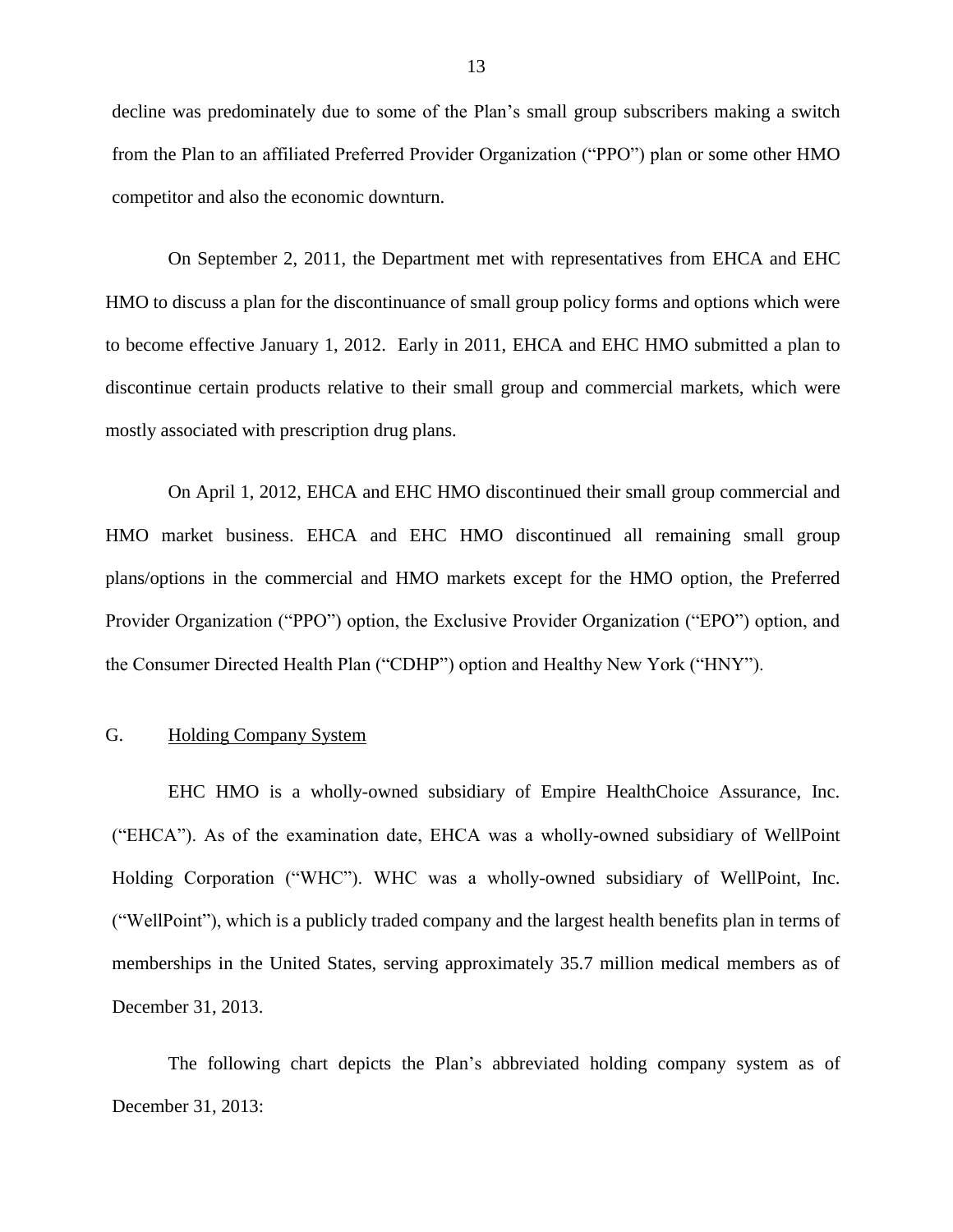<span id="page-15-0"></span>

 The Plan, during the examination period, was a party to inter-company agreements with its affiliates, which were subject to the New York Department of Health and the Department's review and approval. These agreements involved activities such as administrative services, cash management, investment management, and tax allocation.

 Inter-company agreements and amendments for EHC HMO that were in place as of December 31, 2013, include the following:

- Amended and Restated WellPoint Master Administrative Services Agreement The Companies entered into an Amended and Restated Master Administrative Services subsidiaries and affiliates. This agreement was submitted to the Department on April 3, Agreement, effective August 1, 2007, with WellPoint, Inc. ("WellPoint"), and its 2006 and was approved by the Department on July 3, 2008.
- Federal Income Tax Allocation Agreement The Companies entered into an Amended Consolidated Federal Income Tax Agreement, effective December 15, 2006, with September 28, 2006, and a letter of no objection was sent to the Companies on October 4, WellPoint and its subsidiaries. This agreement was submitted to the Department on 2006.

### H. Reinsurance

There was no reinsurance assumed or ceded during the period under examination.

14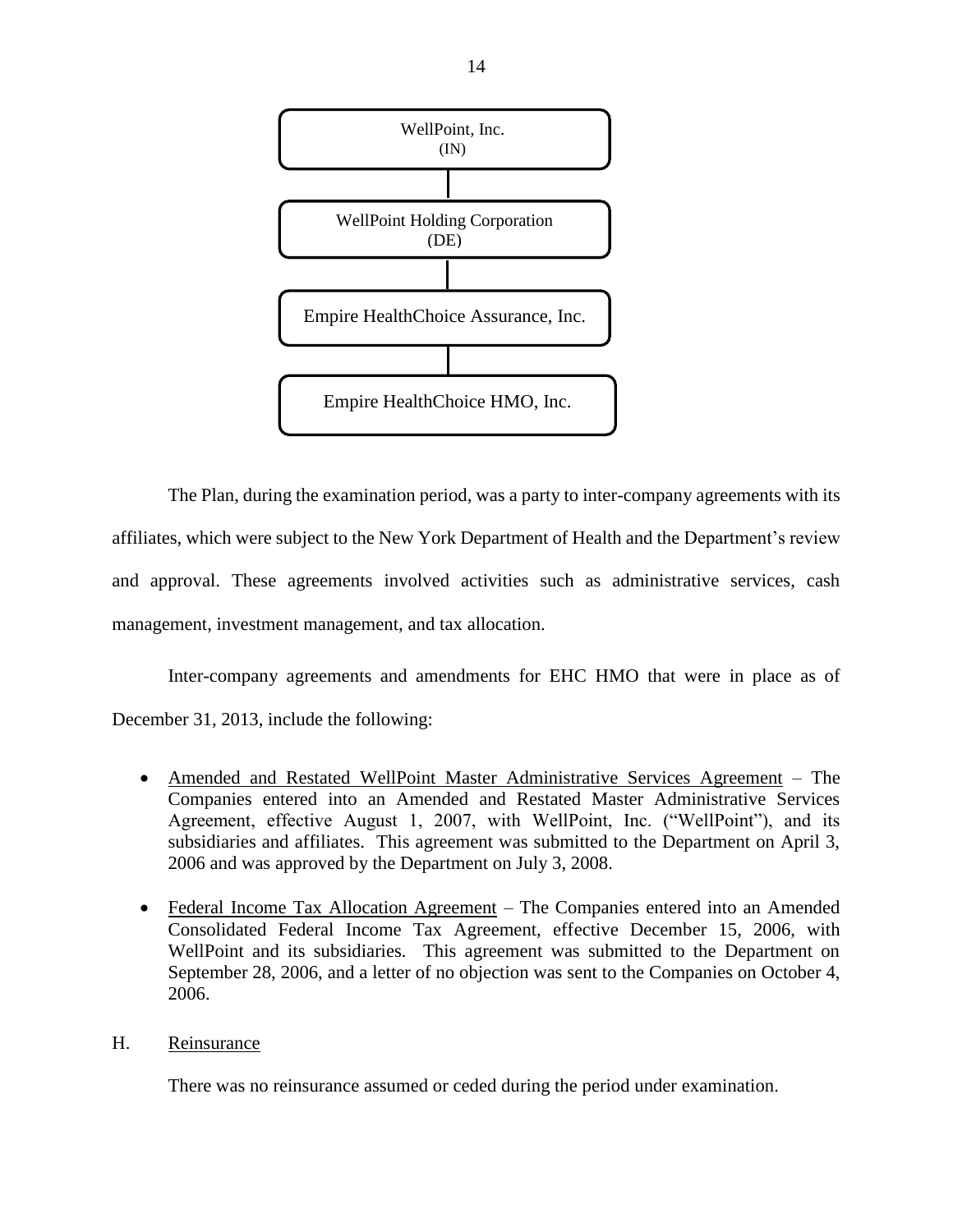#### <span id="page-16-0"></span>I. Internal Controls

 mitigating controls applicable to the inherent risks of the companies examined. In the case of WellPoint and EHC HMO, the mitigating controls are housed in "Open Pages," a vendor purchased software package. Controls related to the WellPoint Sarbanes-Oxley ("SOX") and Department Regulation No. 118 (11 NYCRR 89) are tested and monitored by WellPoint's Risk Control and Assurance ("RCA") group. Within WellPoint's SOX records, the internal controls applicable to EHC HMO were identified by its management. The NAIC Risk Surveillance approach to financial examinations relies on the review of

 internal controls were an important component of the examination process. There were no identified material weaknesses or significant deficiencies identified by E&Y, the Plan's Auditor. Additionally, there were no material control deficiencies or internal control observations noted A thorough review of WellPoint's SOX controls documentation and the Plan's MAR during the review of WellPoint's and the Companies' internal controls that warranted attention.

 The information technology ("IT") environment for EHC HMO is managed in a shared services model by WellPoint, Inc. Under this model, WellPoint manages all aspects of information technology for the entire holding company.

IT infrastructure and operations for the financially significant systems identified were managed at the data centers located in Richmond, Virginia, and in St. Louis, Missouri.

 The examination encompassed a review of the controls for financially significant applications, systems and infrastructure. The IT portion of the examination was performed in accordance with the Handbook and utilized applicable procedures found in Exhibit C – *Evaluation of Controls in Information Technology* – of the Handbook.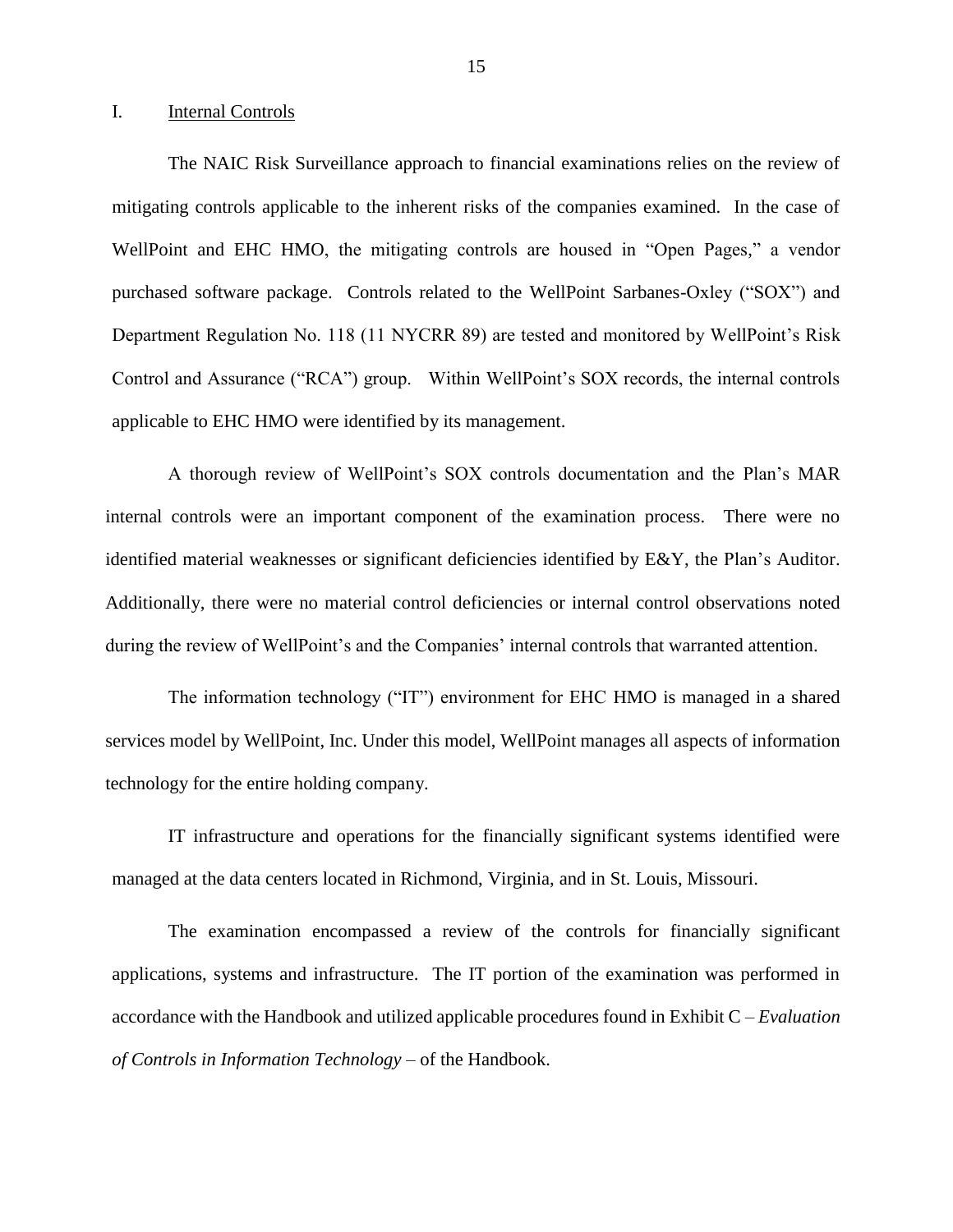<span id="page-17-0"></span> Controls for financially significant applications, systems, and underlying infrastructure in each of the NAIC Exhibit C Information Technology Work Program areas listed below represent the framework for the scope of this examination. The following control areas were reviewed:

- Align, Plan and Organize;
- Build, Acquire and Implement;
- Deliver, Service and Support; and
- Monitor, Evaluate, and Assess.

 It was determined that the overall assessment of the Plan's IT general controls ("ITGC") environment for the key financial systems that supported the preparation of the Plan's financial statements supported an ITGC reliance-based financial examination. The IT examiners assessed the ITGC for EHC HMO as effective.

#### J. Facilitation of the Examination

Section 310(a)(3) of the New York Insurance Law states:

 "The officers and agents of such insurer or other person shall facilitate such examination and aid such examiners in conducting the same so far as it is in their power to do so."

 Various requests were made by the examiners to management of the Plan. It should be noted that management of the Plan failed to provide the examiners with the requested documentation regarding many of these requests in a timely manner. Failure to provide the documentation in a timely manner led to numerous delays in the examination process. It should be further noted that a similar comment was made in the Plan's prior report on examination.

It is recommended that the Plan comply with the requirements of Section  $310(a)(3)$  of the New York Insurance Law by providing all requested documentation in a timely manner.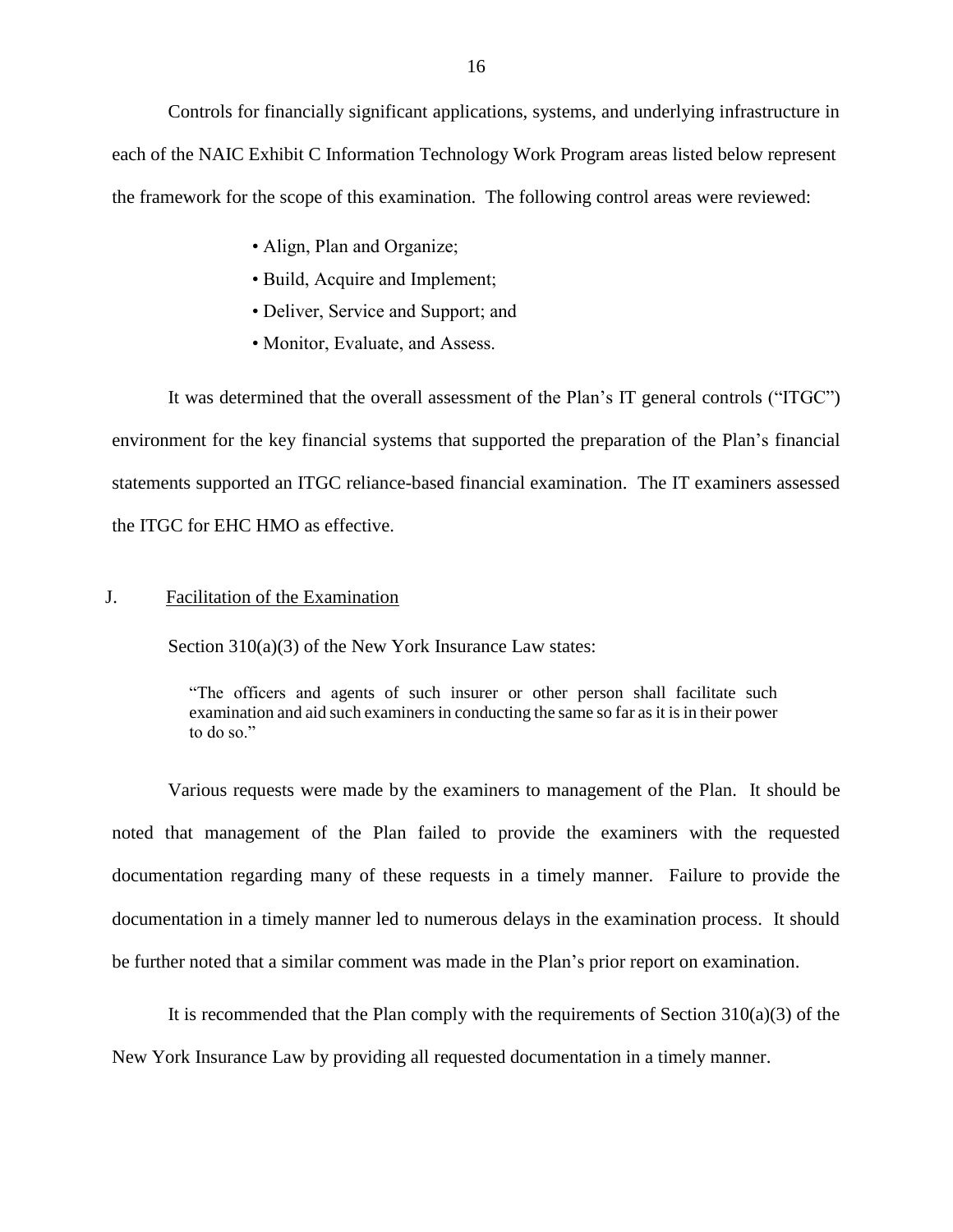#### <span id="page-18-0"></span>K. Accounts and Records

 was not in accordance with Statutory Accounting Principles, Annual Statement Instructions, and/or Department guidelines. The examiners also noted several deficiencies with the Plan's system of During the course of the examination, it was noted that the Plan's treatment of certain items accounts and records. A description of such items is as follows:

 Memoranda, state in part: 1. The 2013 NAIC Health Annual Statement Instructions, with regard to a Plan's Actuarial

#### *"…This technical component mustshow the analysis from the basic data, (e.g., claim lags) to the conclusions..."*

 Upon review it was noted that none of the Actuarial Memoranda included claim lag triangles. While the technical component of each of the Actuarial Memoranda did include a significant amount of information and exhibits, it was also not indexed or organized in a way that one could easily follow the analysis from the data to the conclusions.

 Memoranda include the analysis from the basic data, (e.g., claim lags) to the conclusions, as is It is recommended that the Appointed Actuary's technical component of the Actuarial required by the NAIC Health Annual Statement Instructions.

 It is also recommended that the Appointed Actuary organize the technical appendices in a manner such that the analysis can be followed from data to conclusions.

 It is further recommended that the Plan establish and implement a control to prevent the omission of required components during the preparation of the Actuarial Memoranda.

2. The 2013 NAIC Health Annual Statement Instructions also require that the Actuarial Memoranda include, "An exhibit which ties to the Annual Statement and compares the actuary's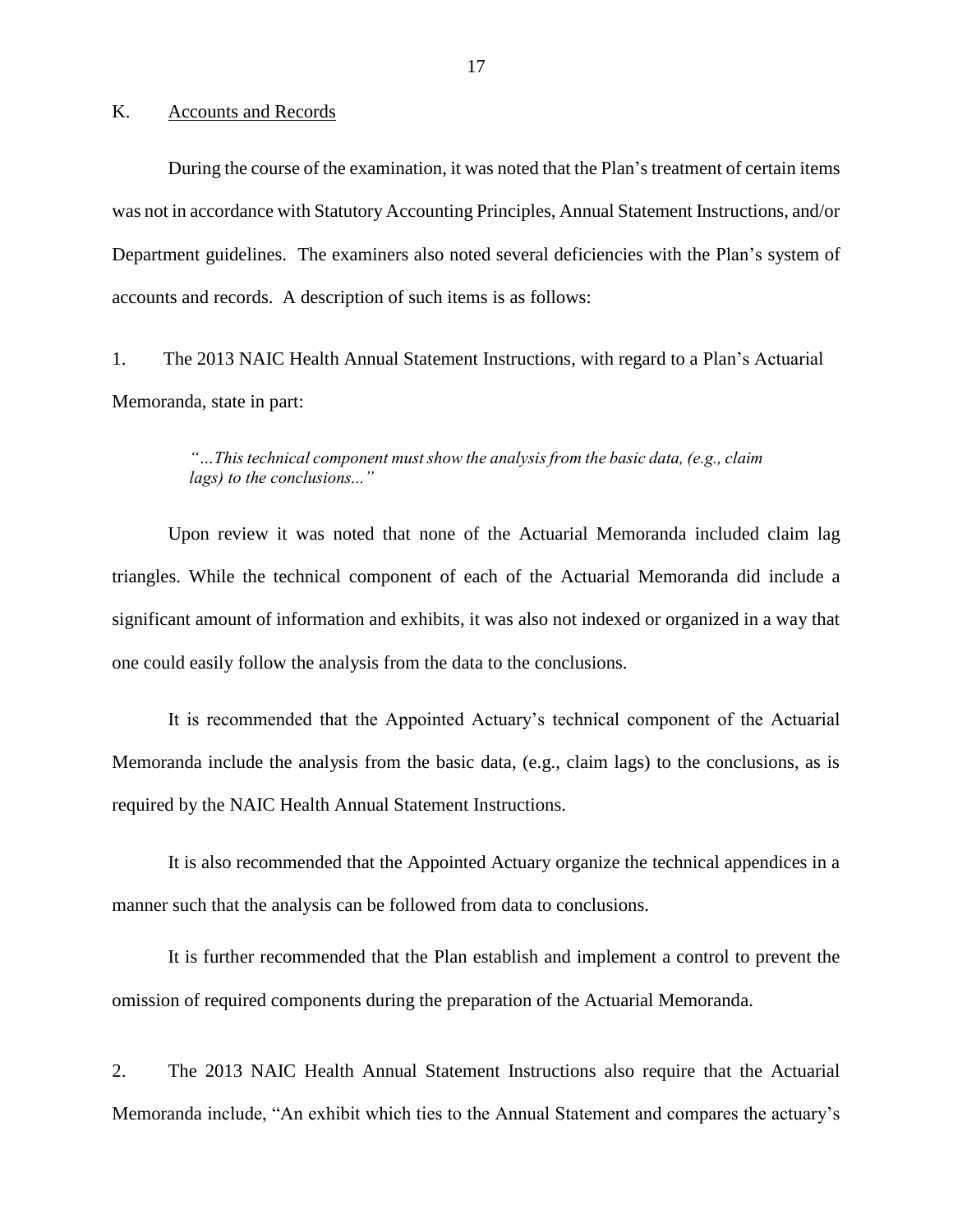<span id="page-19-0"></span> conclusions to the carried amounts." The required exhibit was not included in the Actuarial Memoranda for any of the Companies. An inquiry was made to the Plan and the examiners were told that, "The actuarial team does currently perform the checks via notes in our reconciliations, but that information isn't currently included in the memo itself."

 It is recommended that the Appointed Actuary include in all Actuarial Memoranda, an exhibit that reconciles the Annual Statement and compares the Actuary's conclusions to the carried amounts as is required by the NAIC Health Annual Statement Instructions.

#### **3. FINANCIAL STATEMENTS**

 The following statements show the assets, liabilities, capital and surplus as of December review. The examiners' review of a sample of transactions did not reveal any differences which materially affected the Plan's financial condition as presented in the financial statements contained 31, 2013, as contained in EHC HMO's 2013 filed annual statement, a condensed summary of operations and a reconciliation of the capital and surplus account for each of the years under in the December 31, 2013 filed annual statement.

 The firm of Ernst and Young, LLP ("E&Y") was retained by WellPoint to audit EHC HMO's combined statutory basis statements of financial position as of December 31<sup>st</sup> of each year in the examination period, and the related statutory-basis statements of operations, capital and surplus, and cash flows for the year then ended.

 E&Y concluded that the statutory financial statements presented fairly, in all material respects, the financial position of the Plan at the respective audit dates. Balances reported in these audited financial statements were reconciled to the corresponding years' annual statements with no discrepancies noted.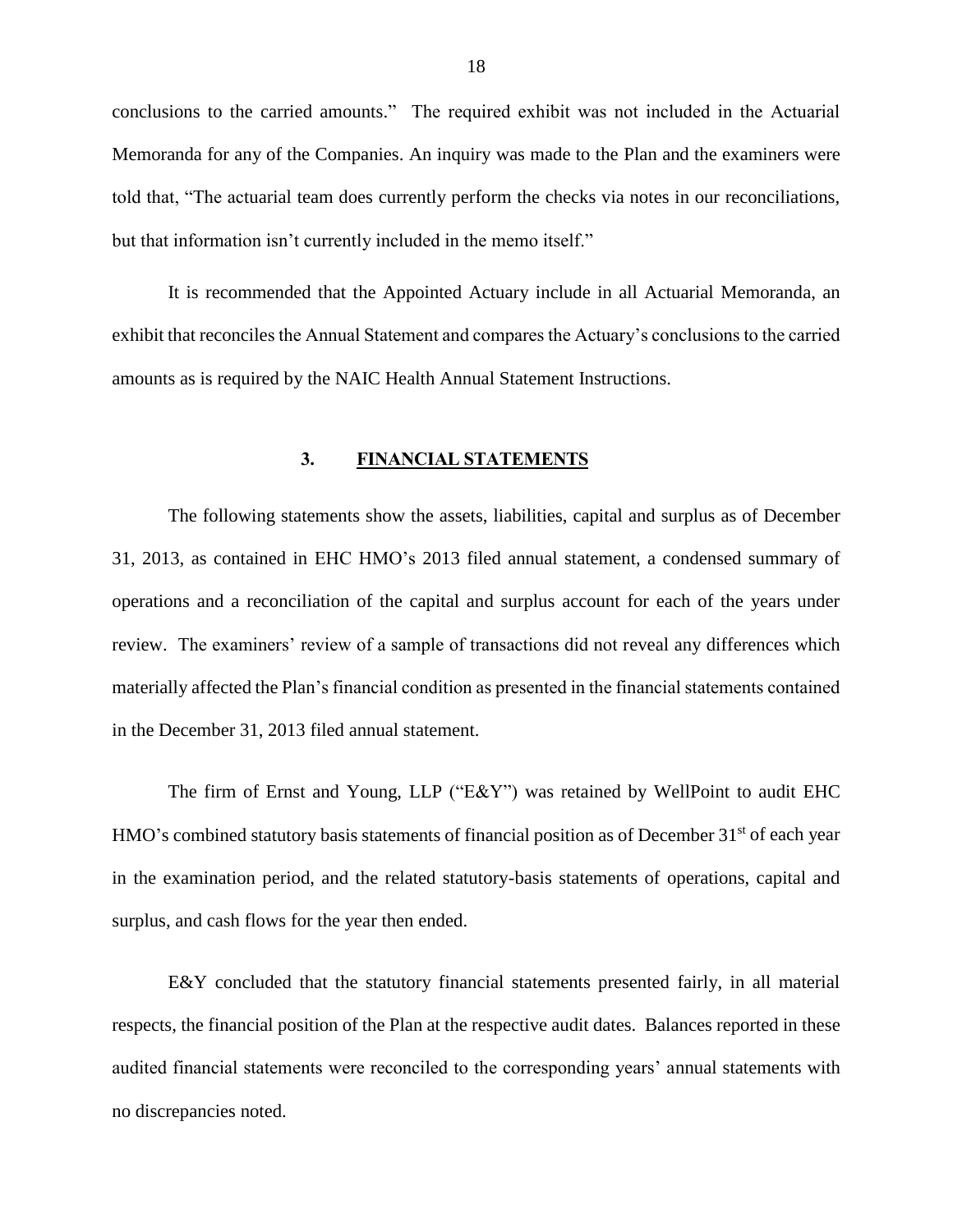#### A. Balance Sheet

| <b>Bonds</b>                                                | \$<br>563,252,383 |
|-------------------------------------------------------------|-------------------|
| Cash and short-term investments                             | (14,047,680)      |
| Securities lending reinvested collateral assets             | 26,398,641        |
| Aggregate write-ins for invested assets                     | 765,921           |
| Investment income due and accrued                           | 5,446,411         |
| Uncollected premiums in the course of collection            | 45,407,289        |
| Accrued retrospective premiums                              | 935,089           |
| Amounts receivable relating to uninsured plans              | 528,390           |
| Net deferred tax asset                                      | 16,611,518        |
| Receivables from parent, subsidiaries and affiliates        | 46,483,347        |
| Healthcare and other amounts receivable                     | 7,064,017         |
| Aggregate write-ins for other than invested assets          | 51,707,850        |
| <b>Total assets</b>                                         | \$<br>750,553,176 |
| <b>Liabilities</b>                                          |                   |
| Claims unpaid                                               | \$<br>162,091,893 |
| Accrued medical incentive pool and bonus amounts            | 1,477,180         |
| Unpaid claims adjustment expenses                           | 3,289,497         |
| Aggregate health policy reserves                            | 39,780,195        |
| Aggregate health claim reserves                             | 2,221,766         |
| Premiums received in advance                                | 9,592,745         |
| General expenses due or accrued                             | 2,787,843         |
| Federal and foreign income tax payable and interest thereon | 489,135           |
| Amounts withheld or retained for the account of others      | 404,568           |
| Remittance and items not allocated                          | 2,984,635         |
| Amounts due to parents, subsidiaries and affiliates         | 7,445,865         |
| Payable for securities                                      | 738,165           |
| Payable for securities lending                              | 26,398,641        |
| Aggregate write-ins for other liabilities                   | <u>13,589,558</u> |
| <b>Total liabilities</b>                                    | \$<br>273,291,686 |
| <b>Capital and Surplus</b>                                  |                   |
| Gross paid-in and contributed surplus                       | \$<br>71,999,998  |
| Aggregate write-ins for other than special surplus funds    | 192,451,710       |
| Unassigned funds                                            | 212,809,780       |
| Total capital and surplus                                   | \$<br>477,261,490 |
| Total liabilities, capital and surplus                      | \$<br>750,553,176 |

 **NOTE:** The Internal Revenue Service ("IRS") routinely conducts a Compliance Assurance evaluation of tax returns for WellPoint and its affiliates. There were no known IRS findings reported from the Compliance Assurance completed for December 31, 2011, December 31, 2012 or December 31, 2013. The examiners are unaware any potential exposure of issues related to the EHC HMO for any tax assessments and no liability has been established herein relative to such contingency.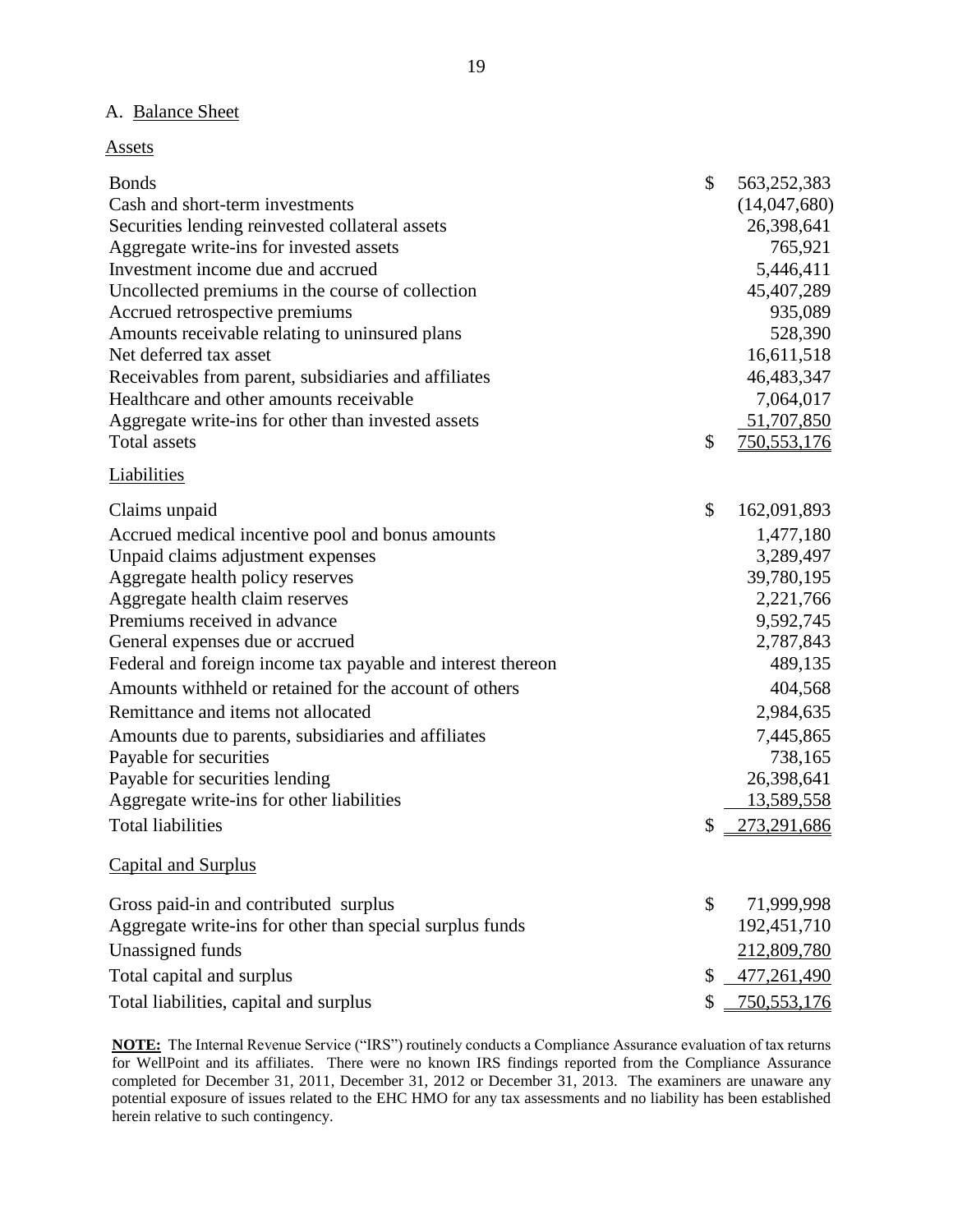$B.$ Statement of Revenue and Expenses and Capital and Surplus

Capital and surplus decreased \$82,165,686 during the three-year examination period, January

1, 2011 through December 31, 2013, detailed as follows:

# Revenue

| Premium income                                        | 5,105,256,287<br>\$ |                              |
|-------------------------------------------------------|---------------------|------------------------------|
| Change in unearned premium reserve                    | (2,836,086)         |                              |
| Total revenue                                         |                     | \$5,102,420,201              |
| Hospital and medical expense                          |                     |                              |
| Hospital/medical benefits                             | \$<br>3,566,907,178 |                              |
| Other professional services                           | 103,225,085         |                              |
| Outside referrals                                     | 157,663,799         |                              |
| Emergency room and out-of-area                        | 184,494,567         |                              |
| Prescription drugs                                    | 622,667,083         |                              |
| Aggregate write-ins for other hospital and medical    | (223, 307, 824)     |                              |
| Incentive pool, withhold adjustments, and bonus       |                     |                              |
| amounts                                               | 4,543,699           |                              |
| Total hospital and medical expenses                   | \$<br>4,416,193,587 |                              |
| Claims adjustment expenses                            | 139,820,004         |                              |
| General administrative expenses                       | 299,554,641         |                              |
| Increase in reserves for life and accident and health |                     |                              |
| contracts                                             | 13,062,014          |                              |
| Total underwriting expenses                           |                     | 4,868,630,246                |
| Net underwriting gains                                |                     | $\mathcal{S}$<br>233,789,955 |
| Net investment income                                 |                     | 68,555,006                   |
| Net realized capital gains less capital gains tax     |                     | 17,170,866                   |
| Net gain from agents' premium balances charged-off    |                     | 467,235                      |
| Aggregate write-ins for other income or expense       |                     | (13,001,880)                 |
| Net income before federal and foreign income taxes    |                     | \$<br>306,981,182            |
| Federal and foreign income taxes incurred             |                     | 96,312,144                   |
| Net income                                            |                     | \$<br>210,669,038            |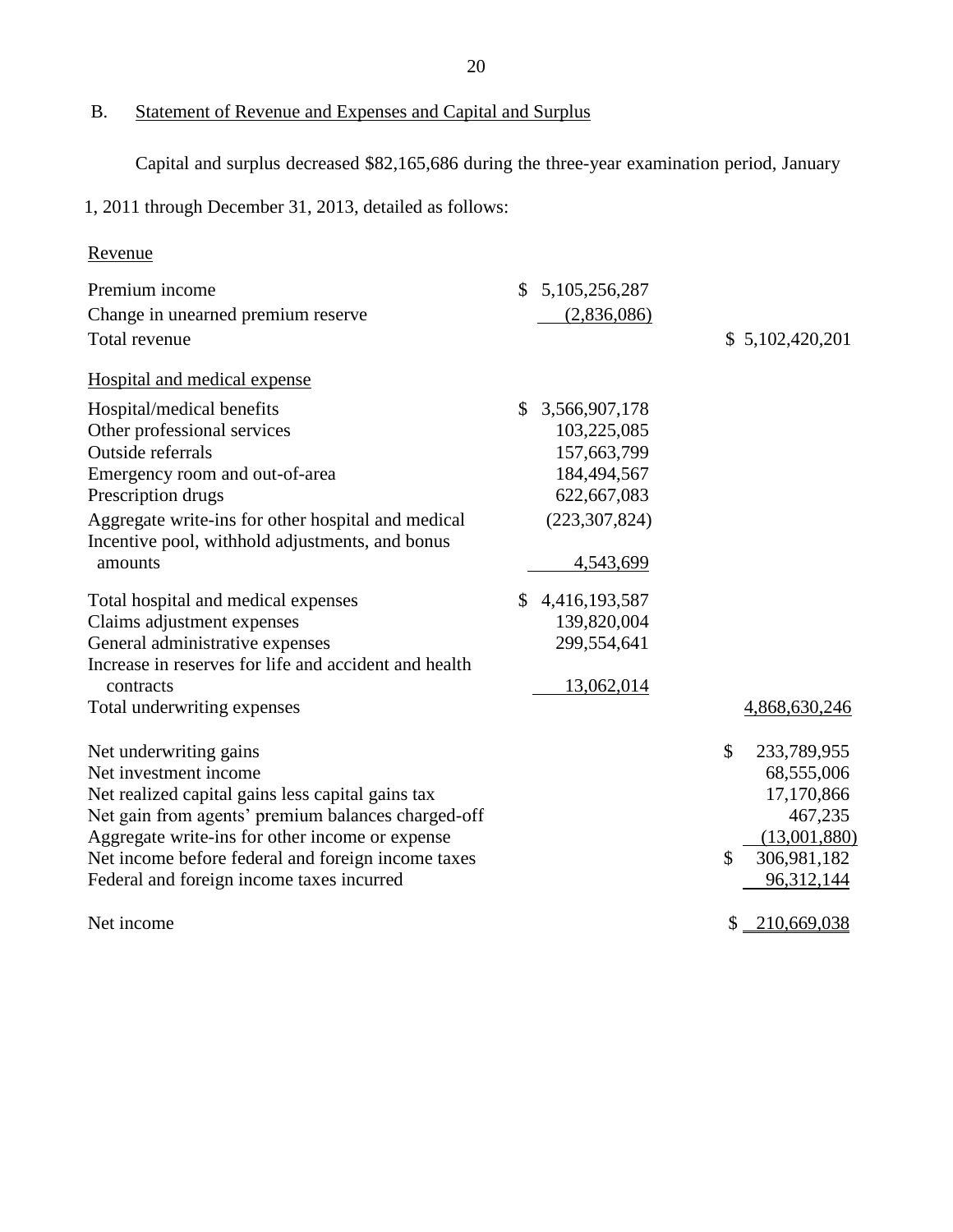#### Changes in Capital and Surplus

| Capital and surplus, per report on   | \$ 559,427,176 |
|--------------------------------------|----------------|
| examination, as of December 31, 2010 |                |

|                                                                            | Gains in<br>Surplus | Losses in<br>Surplus |                |
|----------------------------------------------------------------------------|---------------------|----------------------|----------------|
| Net Income                                                                 | \$210,669,038       |                      |                |
| Net change in unrealized capital gains                                     | 51,879              |                      |                |
| Change in net deferred income tax                                          |                     | 10,975,506           |                |
| Change in non-admitted assets                                              | 12,875,977          |                      |                |
| Cumulative effect of change in accounting<br>principles                    | 7,165,622           |                      |                |
| Dividends to shareholders                                                  |                     | 301,952,696          |                |
| Net change in capital and surplus                                          |                     |                      | (82, 165, 686) |
| Capital and surplus, per report on<br>examination, as of December 31, 2013 |                     |                      | \$477,261,490  |

#### **4. SUBSEQUENT EVENTS**

 On December 3, 2014, WellPoint, Inc. changed its corporate name to [Anthem, Inc.,](http://cts.businesswire.com/ct/CT?id=smartlink&url=http%3A%2F%2Fwww.antheminc.com%2F&esheet=50995323&newsitemid=20141203005152&lan=en-US&anchor=Anthem%2C+Inc.%2C&index=1&md5=766c119a36e7ae689cd4262cb118c052) and started trading on the New York Stock Exchange under the ticker symbol "*ANTM*". Shareholders approved the name change at a special shareholders meeting on November 5, 2014.

 On February 5, 2015, Anthem, Inc. communicated to its current and former members that Anthem had been the subject of a very sophisticated external cyber-attack. The attackers gained unauthorized access (in mid-December 2014) to Anthem Inc.'s IT system and obtained personal information from approximately 80 million current and former members.

 of Insurance Commissioners ("NAIC") requested that a multi-state examination of Anthem, Inc. and its It should be noted that following the discovery of this cyber breach, the National Association subsidiaries be conducted. A separate report of their findings will be issued at a later date.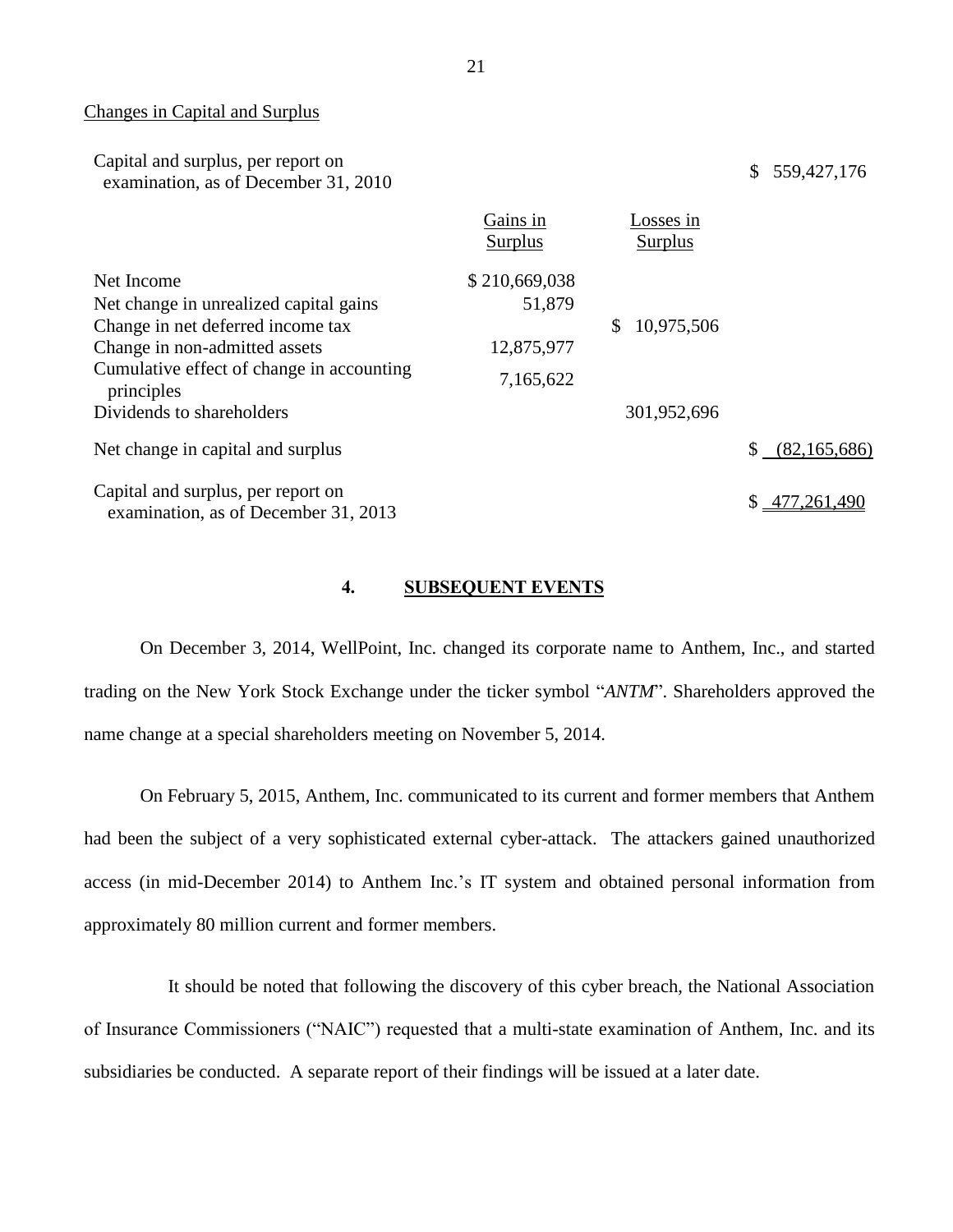#### **5. COMPLIANCE WITH PRIOR REPORT ON EXAMINATION**

<span id="page-23-0"></span> (3) comments and recommendations pertaining to the financial portion of the examination (page The prior report on examination as of December 31, 2010, contained the following three number refers to the prior report on examination):

#### **ITEM NO. PAGE NO. PAGE NO.**

#### Dividends

 Section 4207(b)(1) of the New York Insurance Law by obtaining the Superintendent's approval before declaring and distributing any 1. It is recommended that the Plan comply with the requirements of 11 dividends exceeding the lesser of 10% of its capital and surplus or 100% of its adjusted net income earned, as shown by its last statement on file with the Superintendent.

*EHC HMO has complied with this recommendation.* 

Facilitation of the Examination

Section  $310(a)(3)$  of the New York Insurance Law by providing all 2. It is recommended that the Plan comply with the requirements of 17 requested documentation in a timely manner.

> *EHC HMO has not complied with this recommendation. A similar recommendation appears in this report.*

Premium refunds and Department Regulation No. 146 (11 NYCRR 361) - Specified Medical Conditions ("SMC") Pools 22

 3. It is recommended that the Plan properly accrue for all monies received from the SMC pools that remain undistributed to the policyholders.

*EHC HMO has complied with this recommendation.*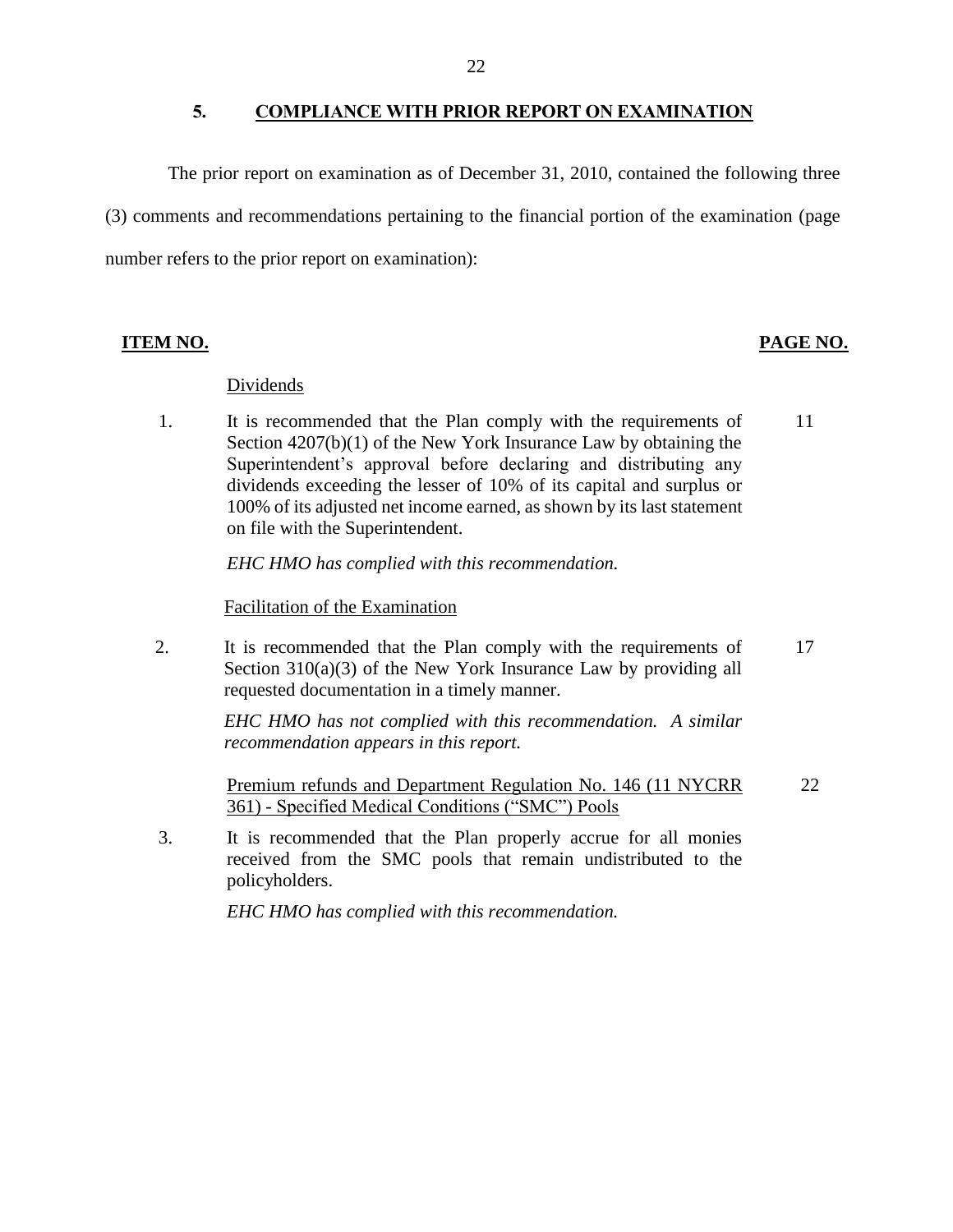## <span id="page-24-0"></span> **6. SUMMARY OF COMMENTS AND RECOMMENDATIONS**

#### **ITEM**

#### **PAGE NO.**

#### A. Facilitation of the Examination

Section 310(a)(3) of the New York Insurance Law by providing all It is recommended that the Plan comply with the requirements of requested documentation in a timely manner. 16

#### B. Accounts and Records

- of the Actuarial Memoranda include the analysis from the basic data, i. It is recommended that the Appointed Actuary's technical component (e.g., claim lags) to the conclusions, as is required by the NAIC Health Annual Statement Instructions. 17
- ii. It is also recommended that the Appointed Actuary organize the technical appendices in a manner such that the analysis can be followed from data to conclusions. 17
- control to prevent the omission of required components during the iii. It is further recommended that the Plan establish and implement a preparation of the Actuarial Memoranda. 17
- iv. It is recommended that the Appointed Actuary include in all Actuarial Memoranda an exhibit that reconciles the Annual Statement and compares the Actuary's conclusions to the carried amounts as is required by the NAIC Health Annual Statement Instructions. 18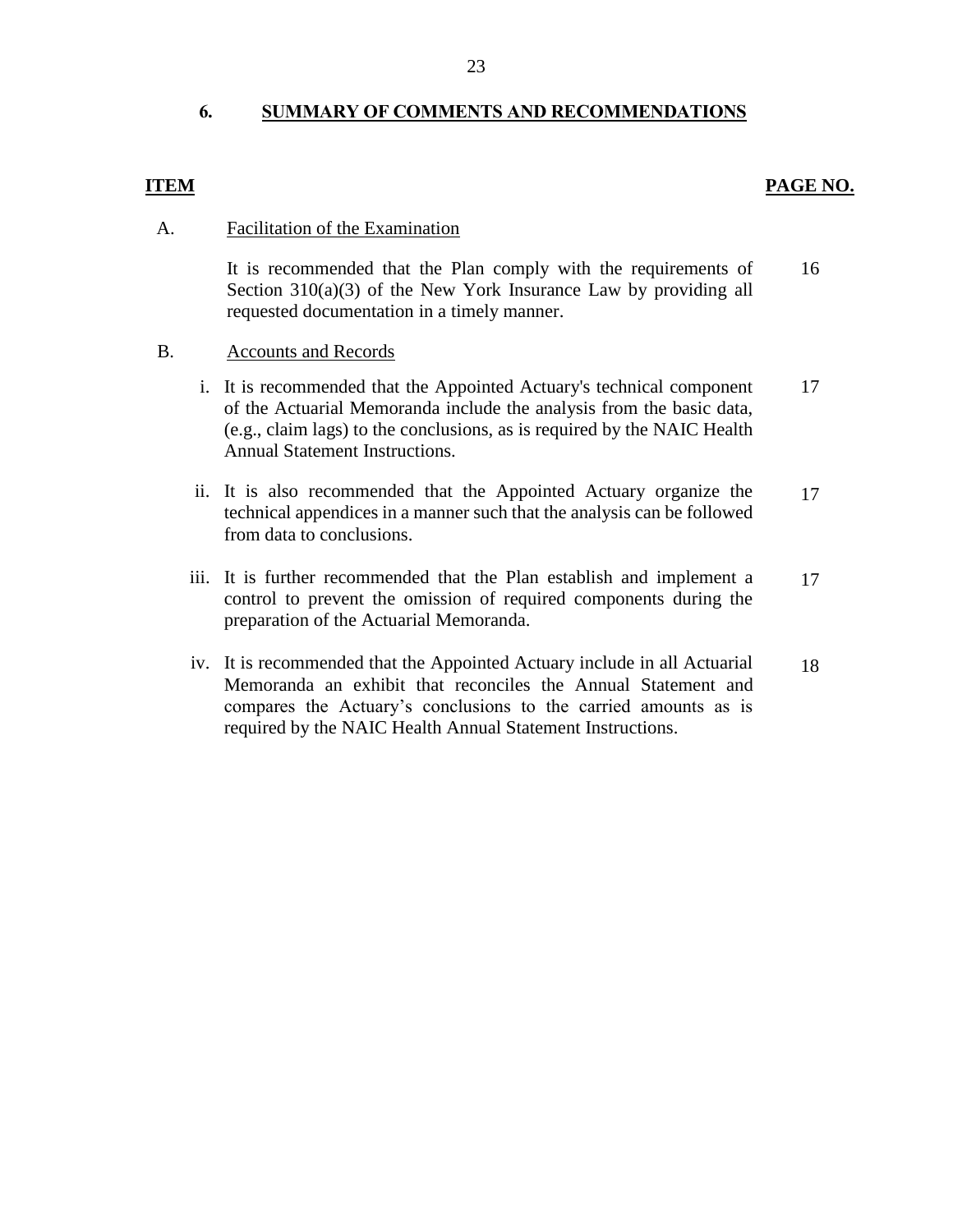Respectfully submitted,

\_\_\_\_\_\_\_\_\_\_\_\_\_\_\_\_\_\_\_\_\_\_\_\_

 Jerry Ehlers, CFE Insurance Examiner

STATE OF NEW YORK ) COUNTY OF NEW YORK) ) SS.  $\mathcal{L}$ 

 **Jerry Ehlers**, being duly sworn, deposes and says that the foregoing report submitted by him is true to the best of his knowledge and belief.

Jerry Ehlers, CFE

 $\frac{1}{2}$  ,  $\frac{1}{2}$  ,  $\frac{1}{2}$  ,  $\frac{1}{2}$  ,  $\frac{1}{2}$  ,  $\frac{1}{2}$  ,  $\frac{1}{2}$  ,  $\frac{1}{2}$  ,  $\frac{1}{2}$  ,  $\frac{1}{2}$  ,  $\frac{1}{2}$  ,  $\frac{1}{2}$  ,  $\frac{1}{2}$  ,  $\frac{1}{2}$  ,  $\frac{1}{2}$  ,  $\frac{1}{2}$  ,  $\frac{1}{2}$  ,  $\frac{1}{2}$  ,  $\frac{1$ 

 Subscribed and sworn to before me this  $\_\_\_\_\_\_\$  day of  $\_\_\_\_\_2$  2016.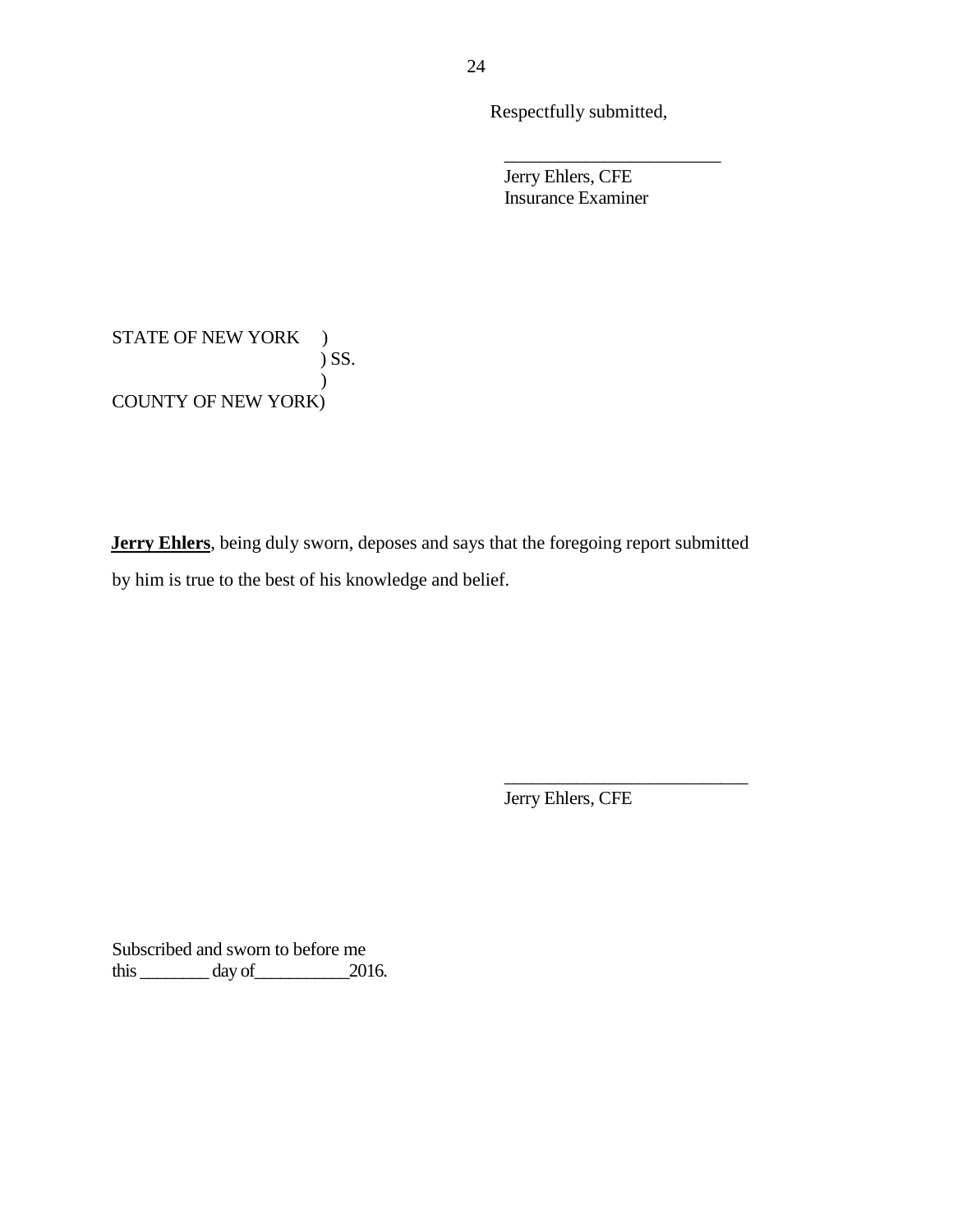Respectfully submitted,

 Principal Insurance Examiner Sylvia D. Lawson, AINS, ARM, CLU

\_\_\_\_\_\_\_\_\_\_\_\_\_\_\_\_\_\_\_\_\_\_\_\_\_\_\_\_\_\_\_

STATE OF NEW YORK ) COUNTY OF NEW YORK) ) SS.  $\mathcal{L}$ 

 **Sylvia D. Lawson**, being duly sworn, deposes and says that the foregoing report submitted by her is true to the best of her knowledge and belief.

> Sylvia D. Lawson, AINS, ARM, CLU Principal Insurance Examiner

\_\_\_\_\_\_\_\_\_\_\_\_\_\_\_\_\_\_\_\_\_\_\_\_\_\_\_\_\_\_\_

 Subscribed and sworn to before me this  $\_\_\_\_\_$  day of  $\_\_\_\_$  2016.